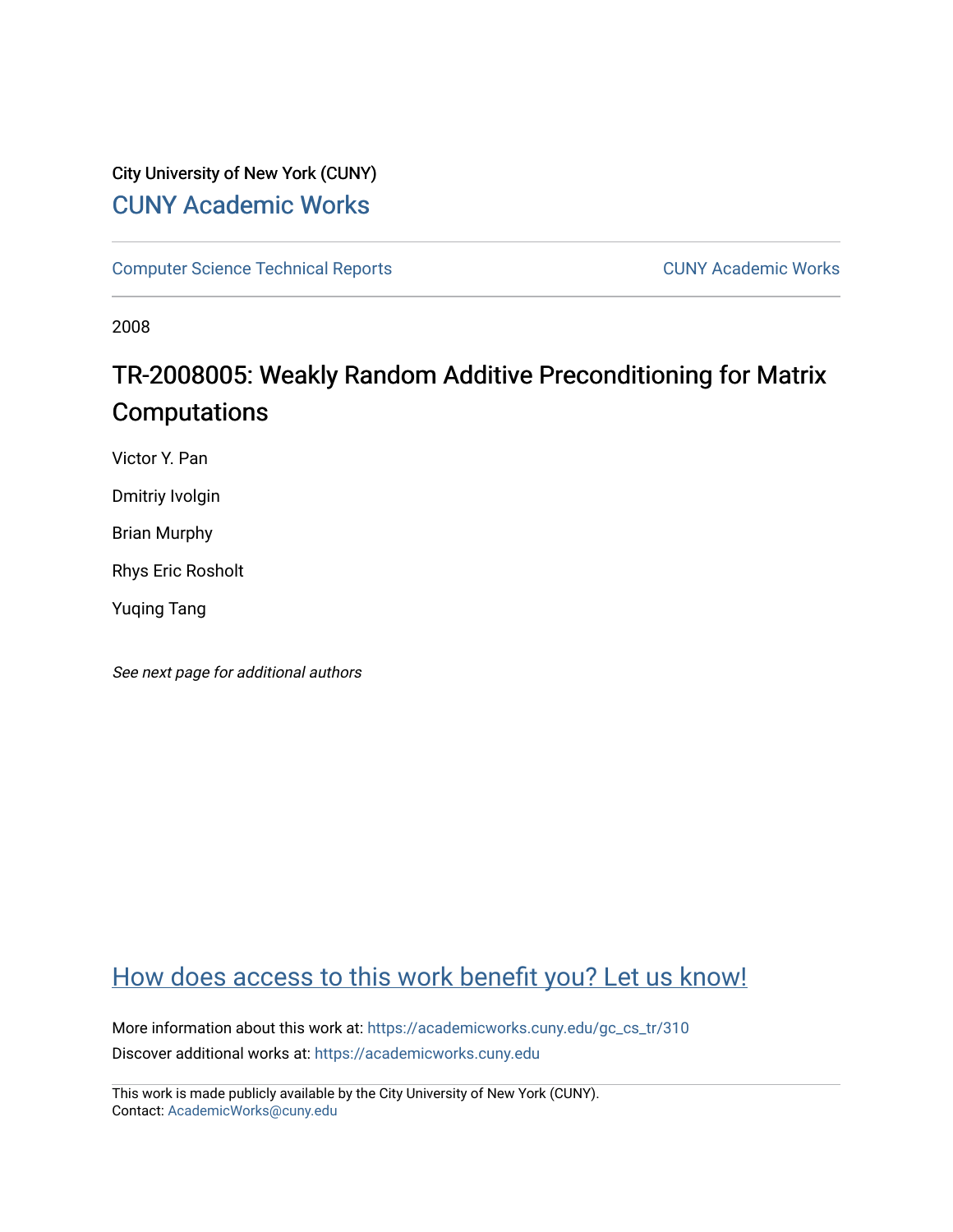## Authors

Victor Y. Pan, Dmitriy Ivolgin, Brian Murphy, Rhys Eric Rosholt, Yuqing Tang, and Xiaodong Yan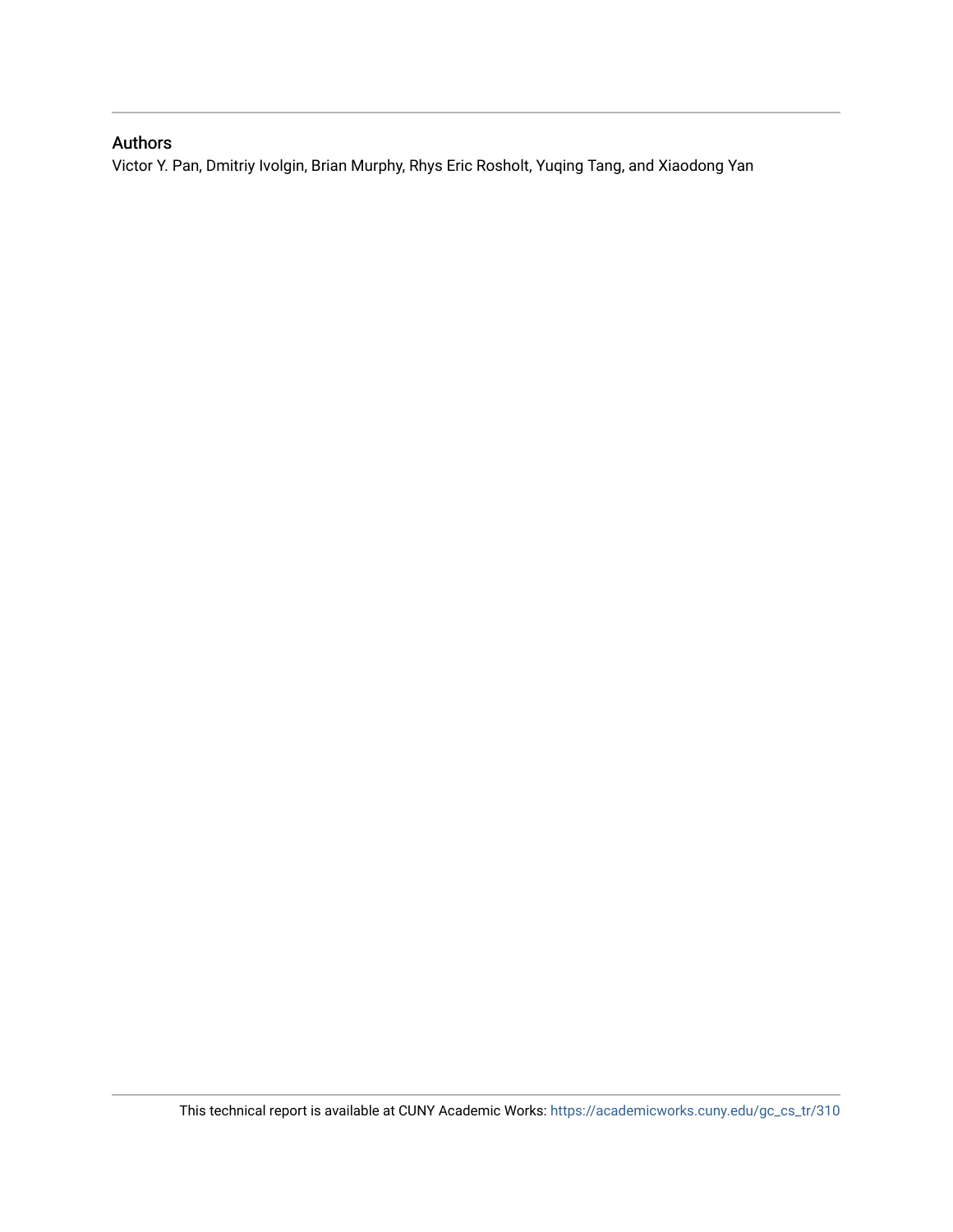## **Weakly Random Additive Preconditioning for Matrix Computations** <sup>∗</sup>

Victor Y. Pan<sup>[1,3]</sup>, Dmitriy Ivolgin<sup>[2]</sup>, Brian Murphy<sup>[1]</sup>, Rhys Eric Rosholt<sup>[1]</sup>, Yuqing Tang<sup>[2]</sup>, and Xiaodong Yan<sup>[2]</sup>

[1] Department of Mathematics and Computer Science Lehman College of the City University of New York Bronx, NY 10468 USA firstname.lastname@lehman.cuny.edu

[2] Ph.D. Program in Computer Science The City University of New York New York, NY 10036 USA firstnameinitiallastname@gc.cuny.edu

[3] http://comet.lehman.cuny.edu/vpan/

#### **Abstract**

Our weakly random additive preconditioners facilitate the solution of linear systems of equations and other fundamental matrix computations. Compared to the popular SVD-based multiplicative preconditioners, these preconditioners are generated more readily and for a much wider class of input matrices. Furthermore they better preserve matrix structure and sparseness and have a wider range of applications, in particular to linear systems with rectangular coefficient matrices. We study the generation of such preconditioners and their impact on conditioning of the input matrix. Our analysis and experiments show the power of our approach even where we use very weak randomization, choosing sparse and/or structured preconditioners.

**2000 Math. Subject Classification:** 65F22, 65F35, 65A12

#### **Key words:** Matrix computations, Additive preconditioning, Weak randomization

<sup>∗</sup>Supported by PSC CUNY Awards 66437-0035, 67297-0036 and 68291–0037 Some results of this paper have been presented at the International Conferences on the Matrix Methods and Operator Equations in Moscow, Russia, in June of 2005 and July 2007, on the Foundations of Computational Mathematics (FoCM'2005) in Santander, Spain, in July 2005, and on Industrial and Applied Mathematics, in Zürich, Switzerland, in July 2007, as well as at the SIAM Annual Meeting, in Boston, in July 2006, at the International Workshop on Symbolic-Numeric Computation (SNC'07) in London, Ontario, Canada, in July 2007, and at the Third International Computer Science Symposium in Moscow, Russia, in June of 2008.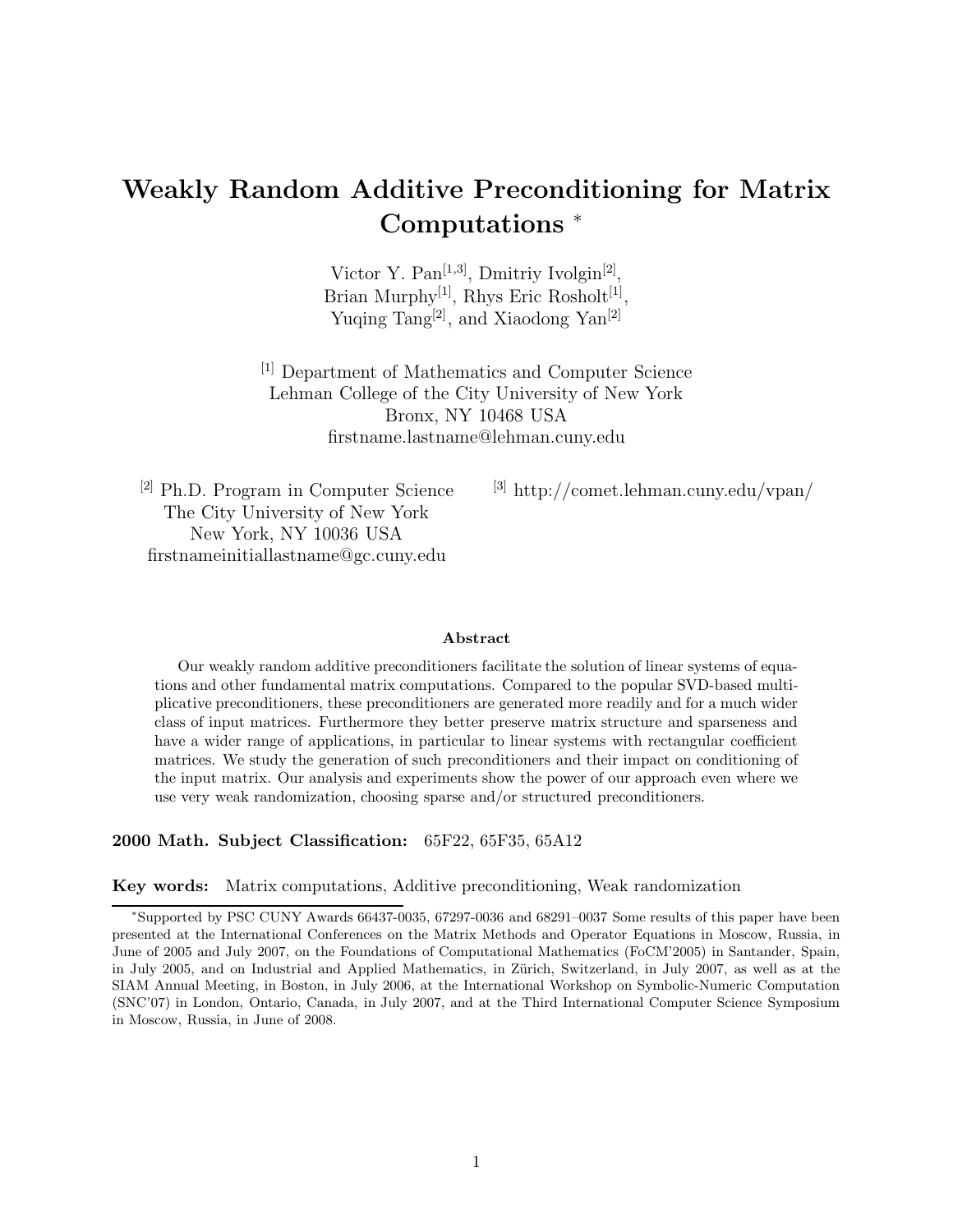## **1 Introduction**

#### **1.1 Background: multiplicative preconditioning**

Originally, preconditioning of a linear systems of equations  $A$ **y** = **b** meant the transition to an equivalent but better conditioned linear systems  $M A$ **y** =  $M$ **b**,  $A N$ **x** = **b**, or more generally  $MAN**x** = Mb$  for  **and readily computable nonsingular matrices M and/or N, called** preconditioners (see  $[1]-[3]$  and the bibliography therein). Such systems can be solved faster and/or more accurately. Generally, however, Gaussian elimination is less costly than computing desired multiplicative preconditioners  $M$  and  $N$ , and so preconditioning only florishes for large but special classes of the input matrices A.

#### **1.2 Weakly random additive preprocessing**

As an alternative or complementary tool, we propose *weakly random additive preprocessing*  $A \leftarrow$  $C = A + P$ , i.e., we add a matrix P (a preconditioner, having a smaller rank and/or structured) to the input matrix A to obtain its *additive modification* C with a smaller condition number. Hereafter we use the abbreviations "A-" for "additive", "*APPs*" for A-preprocessors, "AC" for "A-complements", and "APCs" for "A-preconditioners". ACs (resp. APCs) are the APPs P such that the input matrix A is rank deficient (resp. ill conditioned), whereas the matrix  $C = A + P$  is not.

For ill conditioned matrices  $A$  with at most  $r$  small singular values, we arrive at well conditioned matrices C quite regularly provided  $P$  is a random matrix of a rank of at least  $r$  and the ratio  $||A||/||P||$  is neither large nor small. The concepts "large", "small", "well" and "ill" are commonly quantified in the context of the computational tasks and computer environment. In our presentation we assume the customary IEEE model of numerical computing.

We can explain this phenomenon by observing two properties.

- 1. Random matrices tend to be well conditioned. This claim has been proved for various large classes of matrices and is generally supported by empirical eveidence.
- 2. For an APP  $P = UV^T$ , a pair of scaled  $n \times r$  matrices U and V, and an SVD  $A = S \Sigma T^T$ of a real  $n \times r$  matrix A having exactly r small singular values, the matrix  $C = A + P$  is likely to be well conditioned if so are two fixed  $r \times r$  submatrices of the matrices  $SU$  and TV. Here and hereafter  $M<sup>T</sup>$  denotes the transpose of a matrix M, whereas S and T denote the orthogonal matrices of the left and right singular vectors of the matrix A, respectively. Realistically the matrices  $S$  and  $T$  are not known when we seek the solution of the linear system  $Ay = b$ , and we can view the matrices  $SU$  and TV as random even where U and V are two fixed well conditioned matrices (cf. our Comment 3 in Section 4.6).

Due to these properties we can expect that the preconditioning power of random APPs should actually hold even for *weakly random* APPs P, whose randomization is restricted by specified patterns of structure and sparseness. In contrast, random multiplicative preconditioning does not work because random matrices tend to be well conditioned and because cond  $A \leq \prod_i \text{cond } F_i$  if  $A=\prod_i F_i.$ 

To summarize, our APCs and ACs are generated more readily and for a much larger class of matrices than multiplicative preconditioners. Furthermore they better preserve matrix structure and sparseness and have a wider range of applications. In particular they remain effective for rectangular and rank deficient matrices A.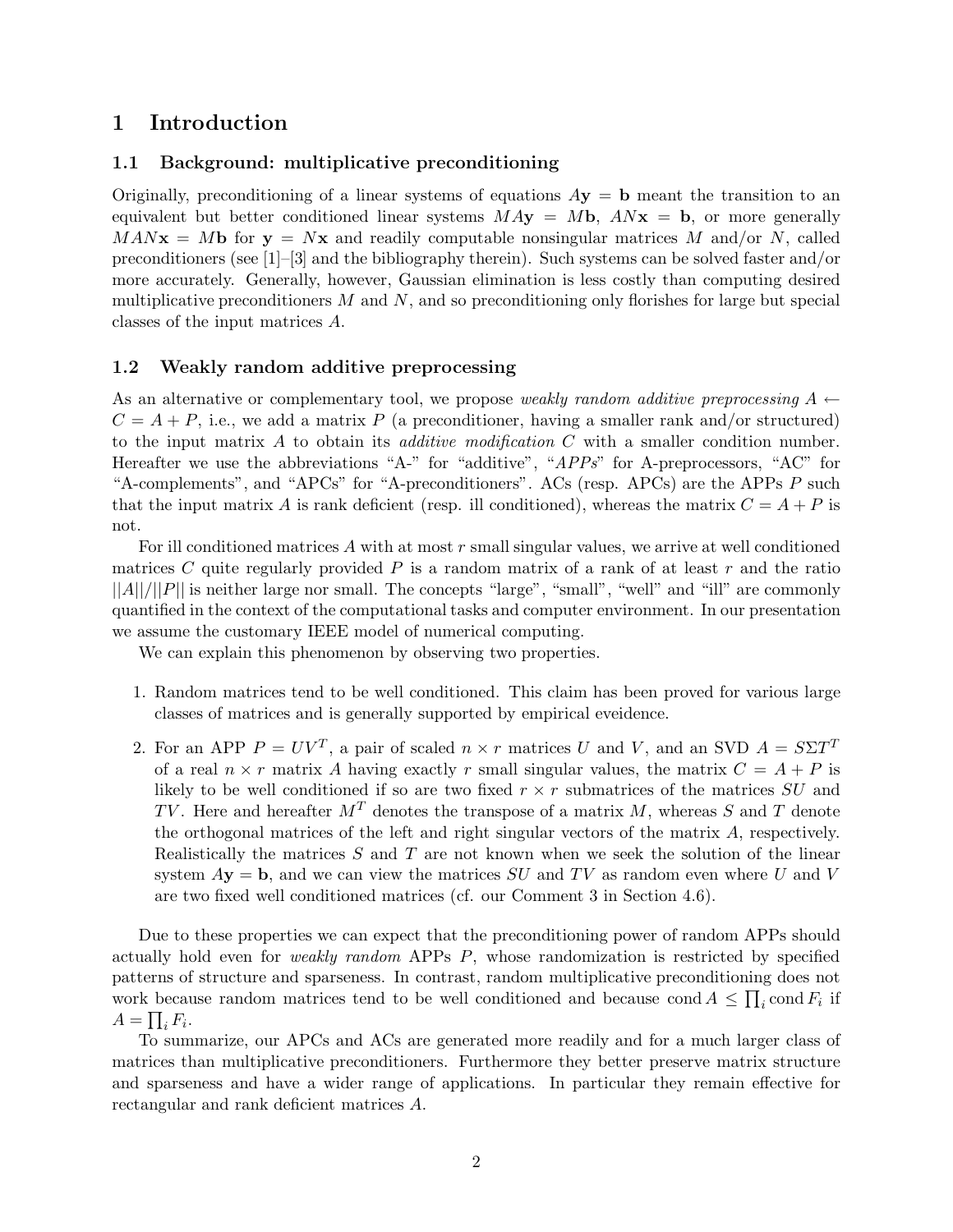The papers [4]–[14] cover effective applications of such APCs and ACs to the solution of singular and nonsingular linear systems of equations, eigen-solving, and the computation of determinants. In this paper (which is the journal version of the proceedings paper [15]) we generate ACs and APCs and study their impact on conditioning.

#### **1.3 Organization of our paper**

We organize our paper as follows. We begin with the definitions in the next section. We generate random AC and APCs in Section 3 and sparse and structured APCs in Section 6. In Section 5 we refine APCs where they are not powerful enough. In Section 7 we cover dual APPs. We study conditioning of A-modifications of an input matrix A theoretically in Section 4 and experimentally in Section 8. In Section 9 we briefly comment on preconditioning by expansion and its link to A-preconditioning.

Our numerical tests have been designed by the first author and performed by his coauthors. Otherwise this work with all typos and other errors is due to the first author.

We present our study for square matrices but most of it can be readily extended to rectangular matrices.

**Acknowledgements.** E. E. Tyrtyshnikov, S. A. Goreinov, and N. L. Zamarashkin from the Institute of Numerical Analysis of the Russian Academy of Sciences in Moscow, Russia, and B. Mourrain from the INRIA in Sophia Antipolis, France, provided the first author of this paper with the access to the computer and library facilities during his visits to their Institutes in 2005/06. X. Wang was the first reader of our papers on A-preconditioning and responded with his original contribution [16]. Helpful and encouraging were the interest and comments to our work from the participants of the cited Conferences in Moscow and Santander (particularly from J. W. Demmel, G. H. Golub, V. Olshevsky, L. Reichel, and M. Van Barel).

### **2 Basic definitions**

Most of our basic definitions reproduce or slightly modify the customary definitions in [17]–[23] for matrix computations, in particular, for Hermitian, unitary (orthogonal), singular, full-rank and rank deficient matrices, the  $k \times k$  identity matrices  $I_k$ ,  $k \times l$  matrices  $0_{k,l}$  filled with zeros, the transpose  $A^T$  and the Hermitian transpose  $A^H$  of an  $m \times n$  matrix A, its rank  $\rho = \text{rank } A$ , singular values  $\sigma_i(A)$ ,  $j = 1, \ldots, \rho$ , in nonincreasing order, 2-norm  $||A|| = \sigma_1(A)$ , and the condition number cond A, its *Moore-Penrose generalized inverse* A<sup>+</sup> (also called *pseudo inverse* and equal to the inverse  $A^{-1}$  for nonsingular matrices A), left nullity lnul  $A = m - \rho$ , right nullity rnul  $A = n - \rho$ , and nullity nul  $A = l - \rho$  for  $l = \min\{m, n\}$ . A matrix A is normalized if  $||A|| = 1$ . We write  $M \ge 0$ for a nonnegative definite Hermitian matrix M. We write  $n \gg d$  where the ratio  $n/d$  is large. We say that r = nnul A is the numerical nullity and  $l - r = \text{nrank } A$  is the numerical rank of the matrix A if the ratio  $\sigma_1(A)/\sigma_{l-r}(A)$  is not large, whereas  $\sigma_1(A) \gg \sigma_{l-r+1}(A)$ , that is if the matrix has exactly r singular values that are small relative to  $||A|| = \sigma_1(A)$ , say are less than  $\tau||A||$  for a fixed small positive tolerance value  $\tau$ .  $(B_1, \ldots, B_k)$  and  $\text{diag}(B_i)_{i=1}^k$  denote the  $1 \times k$  block matrix with the blocks  $B_1, \ldots, B_k$  and  $k \times k$  block diagonal matrix with the diagonal blocks  $B_1, \ldots, B_k$ , respectively. We write  $Q(M)$  for the Q-factor of the size  $m \times n$  in the thin QR factorization of an  $m \times n$  matrix M of the full rank where the R-factor has positive diagonal entries. C is the field of complex numbers.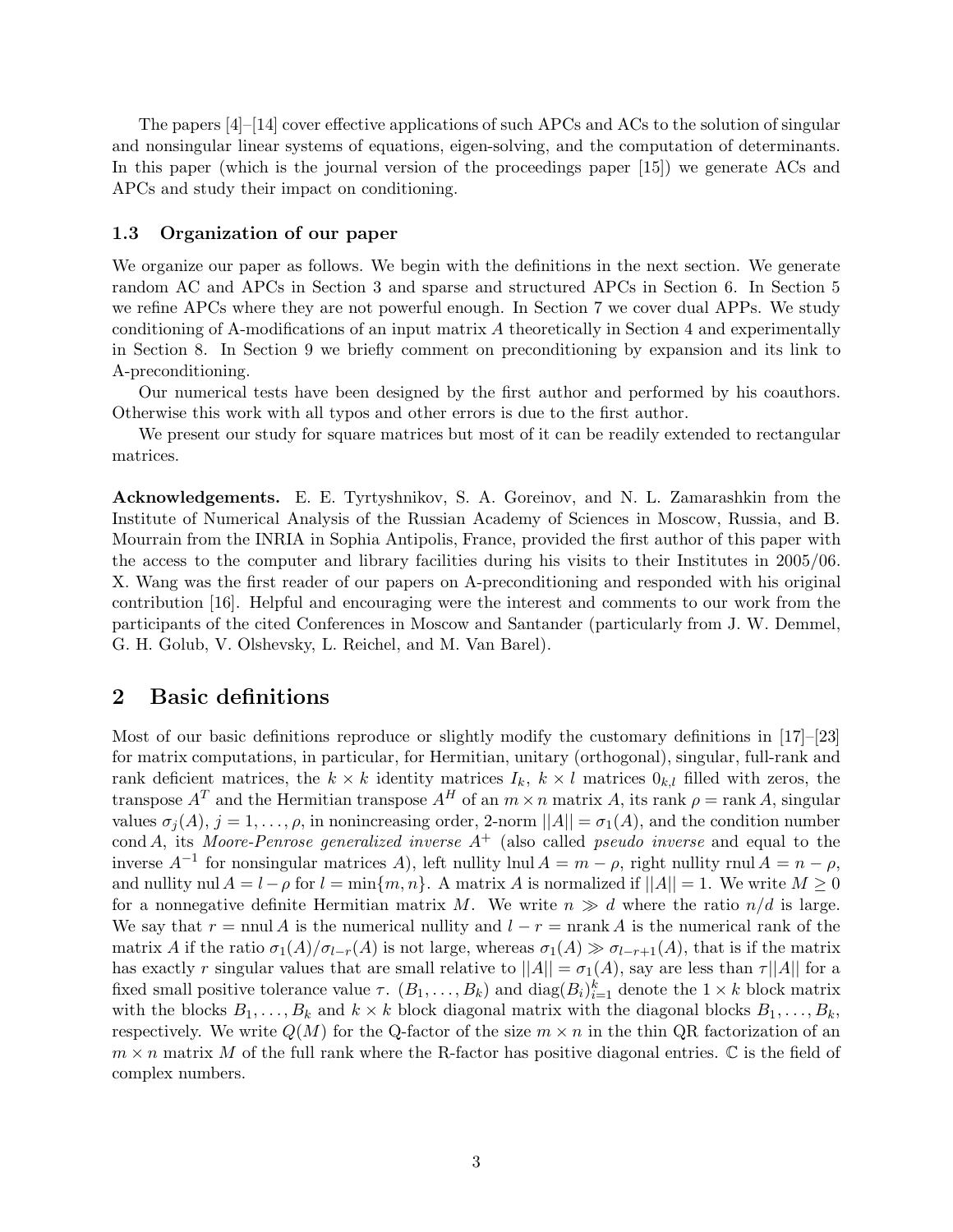## **3 Generation of ACs and APCs**

#### **3.1 Error-free A-preprocessing**

We represent an  $m \times n$  APPs P of a rank r by a pair of *generators* U of size  $m \times r$  and V of size  $n \times r$  such that  $P = UV^H$ . If the input size  $m \times n$  is reasonable and the entries of the  $m \times n$  matrix A are not full precision numbers, we can avoid rounding errors in numerical computation of APPs  $UV^H$  and A-modifications  $C = A + UV^H$  with rounding. To achieve this, we can fill the generator matrices U and V with short (lower precision) numbers (possibly just with the integers  $-2$ ,  $-1$ , 0, 1, and 2) or apply the expansion approach in Section 9.

#### **3.2 The basic theorem for ACs**

Suppose  $A, C \in \mathbb{C}^{n \times n}$ ,  $U, V \in \mathbb{C}^{n \times r}$ , and U and V have full rank r. Then

$$
\{\operatorname{rank} C = n\} \Longrightarrow \{r \ge \operatorname{null} A\},\
$$

 ${r \geq \text{null } A \text{ for random } U \text{ and } V} \Longrightarrow \{\text{rank } C = n \text{ (likely)}\}.$ 

Let us formalize these simple relationships.

*Random sampling* of elements from a finite set  $\Delta$  is their selection from the set  $\Delta$  at random, independently of each other, under the uniform probability distribution on ∆. A matrix is *random* if its entries are randomly sampled (from a fixed finite set ∆). A k × l *random unitary* matrix is the  $k \times l$  Q-factor  $Q(M)$  in the QR factorization of random  $k \times l$  matrix M of full rank. (QR factorization reveals if a matrix has full rank, and if not, we can generate a new matrix  $M$ .)

**Lemma 3.1.**  $[24]$  (cf. also [25], [26]). For a finite set  $\Delta$  of cardinality  $|\Delta|$  in a ring **R**, let a *polynomial in* m *variables have total degree d, let it not vanish identically on the set*  $\Delta^m$ *, and let the values of its variables be randomly sampled from the set* ∆*. Then the polynomial vanishes with a probability of at most*  $d/|\Delta|$ *.* 

**Theorem 3.1.** *For a finite set*  $\Delta$  *of cardinality*  $|\Delta|$  *in a ring* **R** *and four matrices*  $A \in \mathbb{R}^{n \times n}$  *of a rank*  $\rho$ *,*  $U$  *and*  $V$  *in*  $\Delta^{r \times n}$ *, and*  $C = A + UV^T$ *, we have* 

- a) rank  $C \leq r + \rho$ ,
- b) rank  $C = n$  with a probability of at least  $1 \frac{2r}{|\Delta|}$  if  $r + \rho \ge n$  and either the entries of both matrices U and V have been randomly sampled from the set  $\Delta$  or  $U = V$  and the entries of *the matrix* U *have been randomly sampled from this set,*
- c) rank  $C = n$  *with a probability of at least*  $1 \frac{r}{|\Delta|}$  *if*  $r + \rho \geq n$ *, the matrix* U *(respectively* V) *has full rank* r*, and the entries of the matrix* V *(respectively* U*) have been randomly sampled from the set*  $\Delta$ *.*

*Proof.* Part a) is verified immediately. Now let  $r + \rho \geq n$ . Then clearly, rank  $C = n$  if  $U = V$  and if the entries of the matrix U are indeterminates. Since  $\det C$  is a polynomial of a total degree of at most  $2(n - \rho) \leq 2r$  in these entries, part b) follows from Lemma 3.1. Part c) is proved similarly to part b).  $\Box$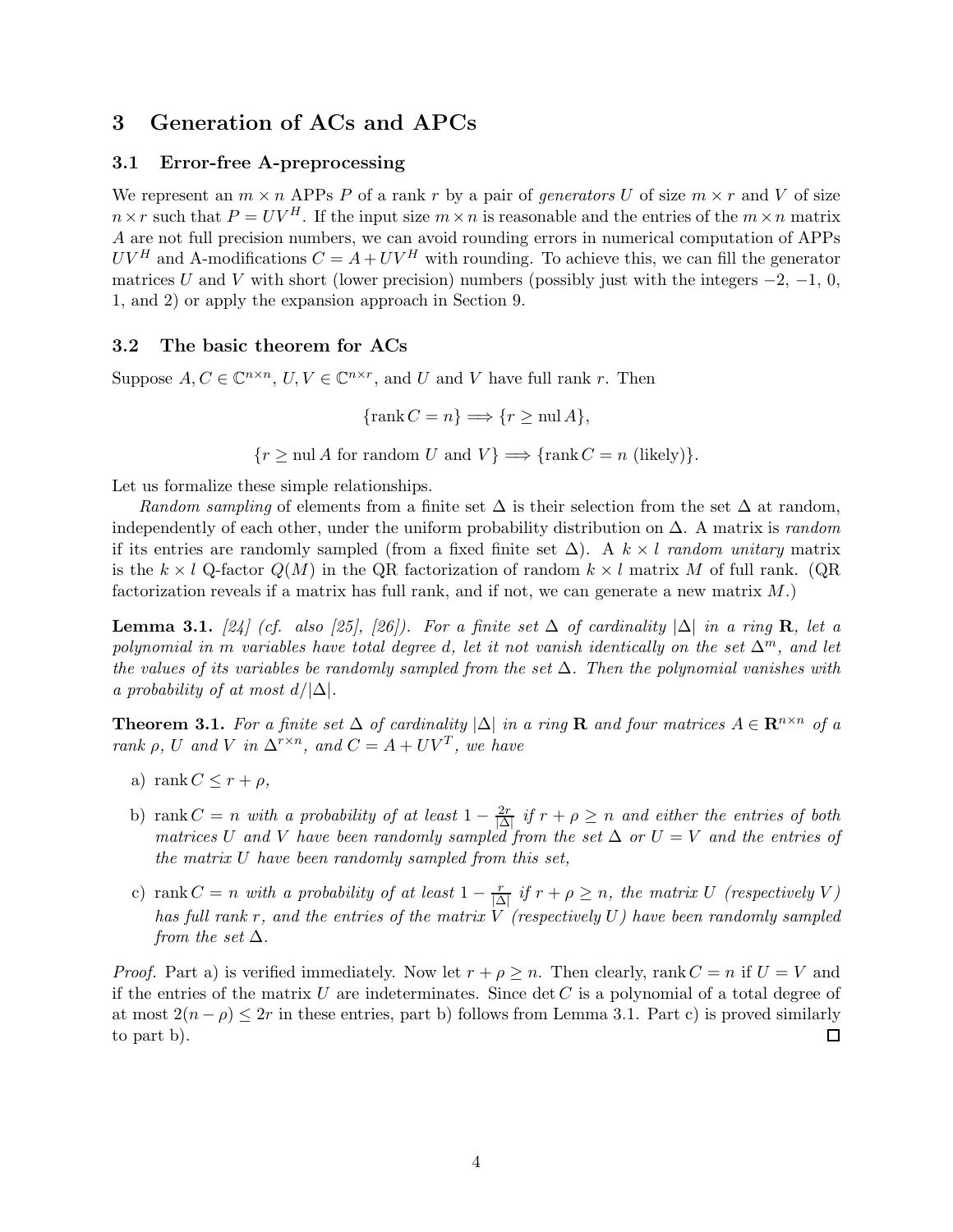#### **3.3 Generation of randomized ACs and APCs**

In virtue of Theorem 3.1 a random APP  $UV^H$  of a rank r is likely to be an AC if  $r > \text{null } A$ , whereas an APP of a rank  $r$  is never an AC otherwise. Randomized linear or binary search for the value nul A can rely on these properties.

Likewise, assuming  $M \in \mathbb{C}$  and nnul  $M = r$ , we can generate APCs based on the following extension of our sketch of Theorem 3.1:

$$
\{\operatorname{nrank} C = n\} \Longrightarrow \{r \ge \operatorname{nnul} A\},\
$$

 $\{r \ge \text{nnul } A \text{ and random unitary } U \text{ and } V\} \Longrightarrow \{\text{nrank } C = n \text{ (likely)}\}.$ 

Seeking nnul A, however, we should choose well conditioned APPs which are properly scaled, so that the ratio  $||UV^H||/||A||$  would be neither large nor small, and surely in such a search we should test the candidate A-modifications for being well conditioned rather than having full rank. The algorithm only requires a random number generator and crude estimates for the condition numbers of the candidate matrices  $P = UV^H$  and C and for the ratio  $||UV^H||/||A||$  (see [17, Sections 2.3.2, 2.3.3, 3.5.4, and 12.5], [18, Sections 5.3 and 5.4], and [20, Chapter 15] on the norm and condition estimators).

## **4 APPs and conditioning**

#### **4.1 Sharp lower estimates**

In this section we estimate the ratio  $(\text{cond } A)/\text{cond } C$  from above but first recall the following sharp lower bounds from [16]).

**Theorem 4.1.** For any  $n \times n$  matrix  $A \geq 0$ , we have

$$
\min_{P \ge 0, \text{rank } P \le k} \text{cond}(A + P) = \frac{\sigma_1(A)}{\sigma_{n-k}(A)}.
$$

*The minimum is reached where*

$$
A = diag(\sigma_j)_{j=1}^n \quad and \quad P = diag(0, \ldots, 0, \sigma_{n-k} - \sigma_{n-k+1}, \ldots, \sigma_{n-k} - \sigma_n).
$$

**Theorem 4.2.** For any  $n \times n$  nonsingular matrix A,

$$
\min_{\text{rank } P \le k} \text{cond}(A + P) = \begin{cases} \frac{\sigma_{k+1}(A)}{\sigma_{n-k}(A)}, & k < \frac{n}{2} \\ 1, & k \ge \frac{n}{2} \end{cases}
$$

To compute an APC supporting this theorem, first bring the input matrix  $A = S^H \Sigma T$  to the diagonal form  $\Sigma$  and then recursively apply the following result [16].

**Theorem 4.3.** For any numbers  $a_1 \geq b_1 \geq b_2 \geq a_2 > 0$ , there exist real numbers u and v such *that the* 2 × 2 *matrix*

$$
\begin{pmatrix} a_1 - u^2 & -uv \ -uv & a_2 - v^2 \end{pmatrix}
$$

*has singular values*  $b_1$  *and*  $b_2$ *.* 

This APC is Hermitian and/or real if so is the input matrix.

In contrast to the above restriction on the dynamics of singular values, any prescribed change of the eigenvalues can be obtained even with a rank-one modification, e.g., for a Frobenius (companion) matrix.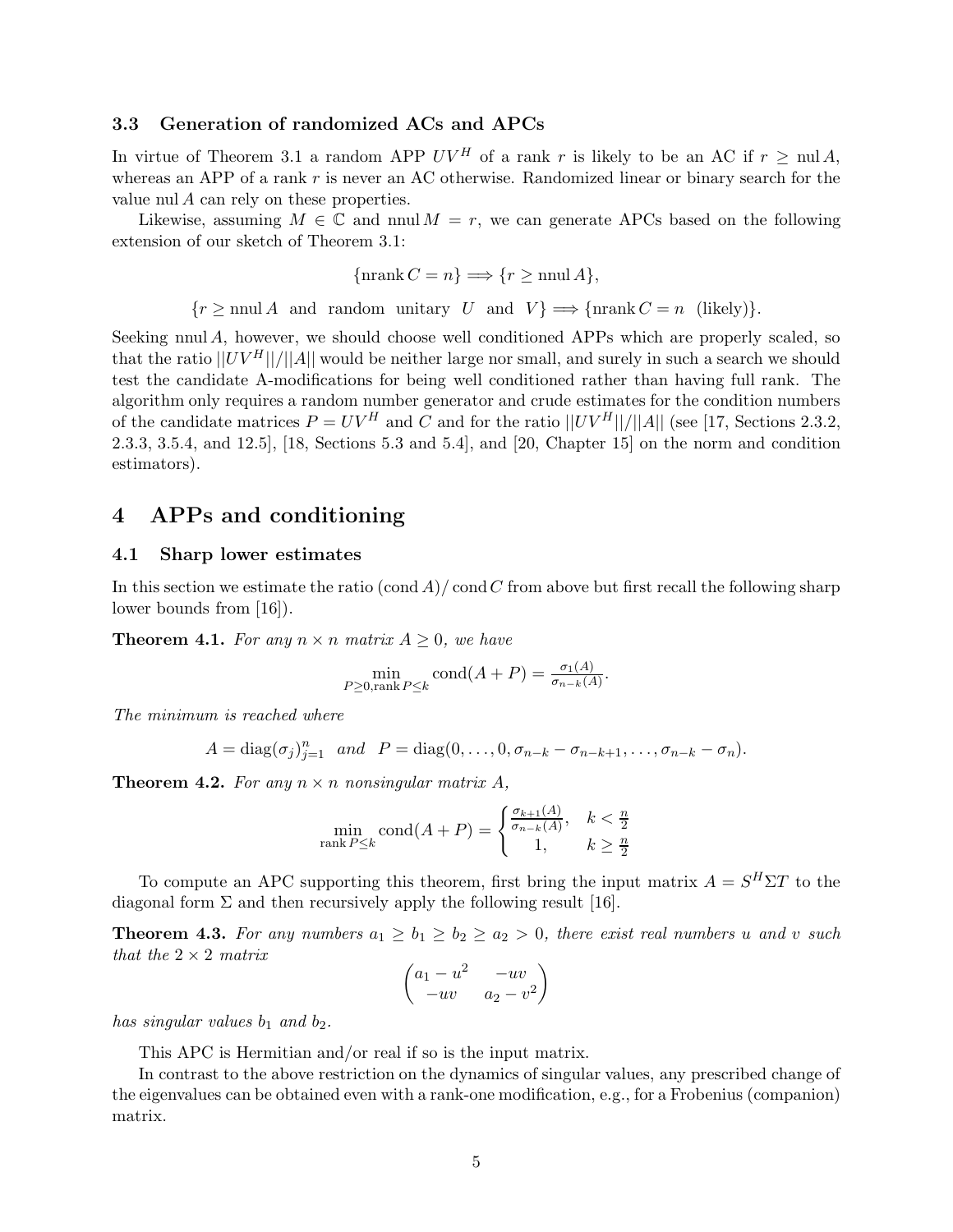#### **4.2 Randomized upper estimates (the objective and the two main steps)**

Our analysis and extensive tests show that the value cond  $C$  is likely to be roughly of the order of  $\sigma_1(A)/\sigma_{n-r}(A)$  provided A is an  $n \times n$  matrix and an APP  $UV^H$  of a rank r is well conditioned, (weakly) random and scaled so that the ratio  $||UV^H||/||A||$  is neither large, nor small. We first show this property for a singular well conditioned matrix  $A$  with a nullity  $r$ . Then in Sections 4.5 and 4.6 we extend our study to nonsingular ill conditioned matrices A with numerical nullity  $r = \text{nnul } A$ .

#### **4.3 ACs and conditioning: the basic estimates**

We first factorize the A-modification C.

**Theorem 4.4.** Let  $A = \Sigma = \text{diag}(\Sigma_A, 0_r)$  be an  $n \times n$  diagonal matrix of a rank  $\rho = n - r$  where  $\Sigma_A = \text{diag}(\sigma_j)_{j=1}^{\rho}$  *is the diagonal matrix of the (positive) singular values of the matrix* A. Let U *and* V *be*  $n \times r$  *matrices such that the*  $n \times n$  *matrix*  $C = A + UV^H$  *is nonsingular. Write* 

$$
U = \begin{pmatrix} U_{\rho} \\ U_{r} \end{pmatrix}, V = \begin{pmatrix} V_{\rho} \\ V_{r} \end{pmatrix}, R_{U} = \begin{pmatrix} I_{\rho} & U_{\rho} \\ 0 & U_{r} \end{pmatrix}, R_{V} = \begin{pmatrix} I_{\rho} & V_{\rho} \\ 0 & V_{r} \end{pmatrix}
$$

*where*  $U_r$  *and*  $V_r$  *are*  $r \times r$  *block submatrices. Then* 

- *a)*  $C = R_U \text{diag}(\Sigma_A, I_r) R_V^H$  *and*
- *b)* the matrices  $R_U$ ,  $R_V$ ,  $U_r$ , and  $V_r$  are nonsingular.

*Proof.* Observe that  $C = \Sigma + UV^H$ ,  $R_U \Sigma R_V^H = \Sigma$ ,  $U = R_U \begin{pmatrix} 0 & 0 \\ I & \end{pmatrix}$ ), and  $V = R_V \begin{pmatrix} 0 \\ I \end{pmatrix}$  . Deduce  $I_r$  $I_r$ that  $\tilde{C} = R_U \Sigma R_V^H + R_U \text{diag}(0, I_r) R_V^H = R_U \text{diag}(\Sigma_A, I_r) R_V^H$  and arrive at part a). Part b) follows because the matrix  $C$  is nonsingular.  $\Box$ 

**Corollary 4.1.** *Under the assumptions of Theorem 4.4 we have*

$$
\frac{|| \operatorname{diag}(\Sigma_A, I_r) ||}{||R_U^{-1}|| ||R_V^{-1}||} \le ||C|| \le || \operatorname{diag}(\Sigma_A, I_r) || ||R_U|| ||R_V||,
$$
  

$$
\frac{|| \operatorname{diag}(\Sigma_A^{-1}, I_r) ||}{||R_U|| ||R_V||} \le ||C^{-1}|| \le || \operatorname{diag}(\Sigma_A^{-1}, I_r) || ||R_U^{-1}|| ||R_V^{-1}||,
$$

*so that*

$$
\frac{\text{cond diag}(\Sigma_A, I_r)}{(\text{cond } R_U) \text{ cond } R_V} \le \text{cond } C \le (\text{cond } R_U)(\text{cond } R_V) \text{ cond } \text{diag}(\Sigma_A, I_r).
$$

*Proof.* The corollary follows from Theorem 4.4 because cond  $M = ||M|| ||M^+||$  and  $||M^H|| = ||M||$ for any matrix M.  $\Box$ 

#### **4.4 ACs and conditioning: refined estimates**

**Lemma 4.1.** *For any pair of matrices* X *and* Y *of compatible sizes we have*

$$
\max\{||X||,||Y||\} \le ||(X,Y)|| = ||(X,Y)^H|| \le \sqrt{||X||^2 + ||Y||^2}.
$$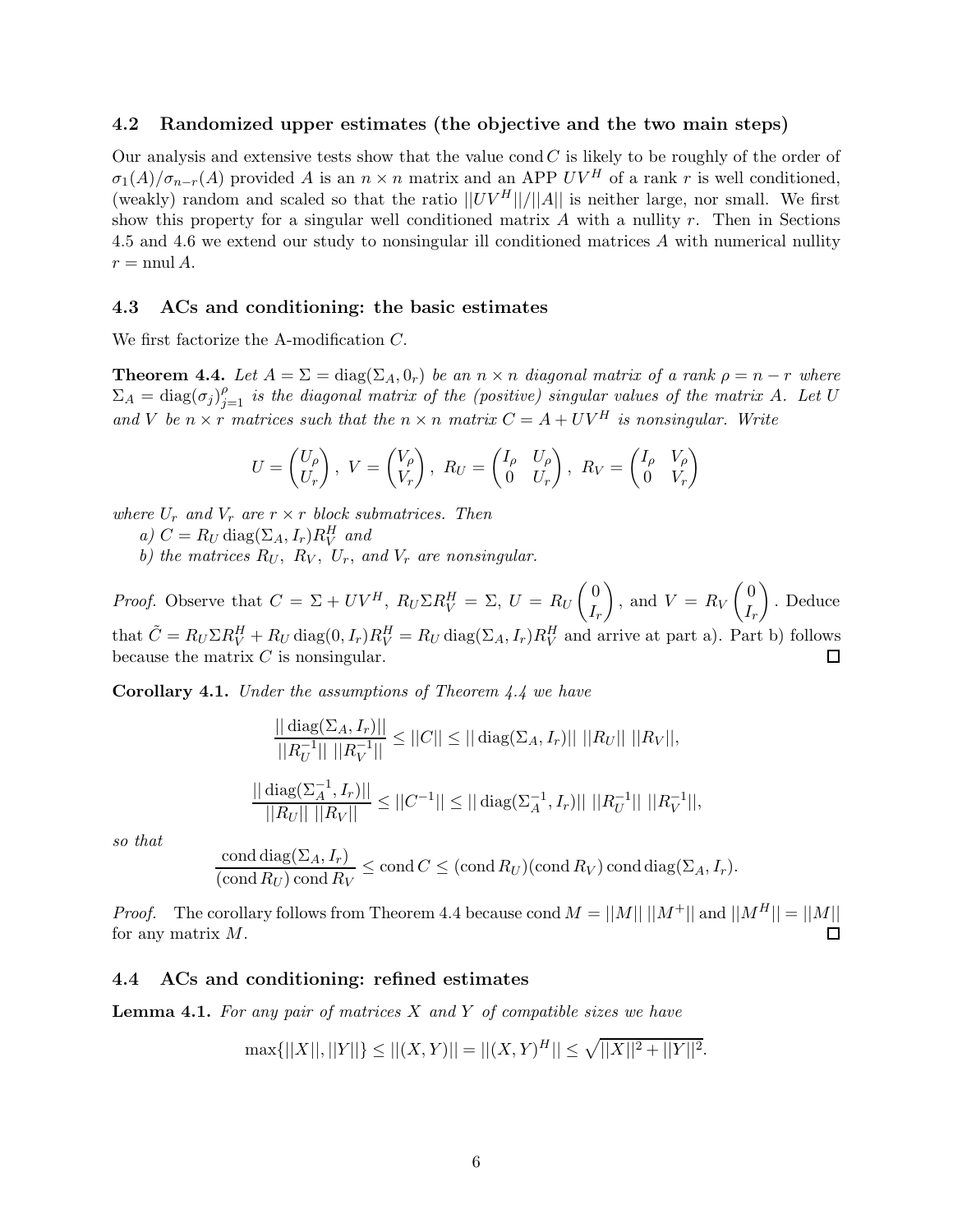*Proof.* Let  $||(X,Y)|\big|_{\mathbb{R}^n}$ **v**  $|| = ||(X, Y)||$  for two vectors **u** and **v** such that

$$
||\begin{pmatrix} \mathbf{u} \\ \mathbf{v} \end{pmatrix}||^2 = ||\mathbf{u}||^2 + ||\mathbf{v}||^2 = 1.
$$

Recall that  $(X, Y) \begin{pmatrix} u \\ v \end{pmatrix}$ **v**  $\bigg\} = X\mathbf{u} + Y\mathbf{v}$  and deduce that

$$
||(X,Y)|| = ||X\mathbf{u} + Y\mathbf{v}|| = ||(X,Y) \begin{pmatrix} \mathbf{u} \\ \mathbf{v} \end{pmatrix}||.
$$

Apply Cauchy–Schwartz bound and obtain that

$$
||(X,Y)||^2 \le (||X||^2 + ||Y||^2)(||\mathbf{u}||^2 + ||\mathbf{v}||^2) = ||X||^2 + ||Y||^2,
$$

which is the claimed upper bound. Now let  $||Xw|| = ||X||$  where  $||w|| = 1$ . Then  $||X|| =$  $||(X,Y)$  $\begin{pmatrix} \mathbf{w} \\ \mathbf{0} \end{pmatrix}$  $||| \leq ||(X,Y)||$ . Similarly we obtain that  $||Y|| \leq ||(X,Y)||$ . Finally recall that  $||L|| =$ **0**  $||L^H||$  for any matrix L.  $\Box$ 

**Theorem 4.5.** *Suppose the matrices* U *and* V *have full rank. Then we have*

$$
\max\{1, ||U||^2\} \leq ||R_U||^2 \leq 1 + ||U||^2, \n\max\{1, ||V||^2\} \leq ||R_V||^2 \leq 1 + ||V||^2, \n1 \leq ||R_V^{-1}||^2 = ||R_V^{-1}||^2 \leq 1 + (1 + ||U||^2) ||U_r^{-1}||^2, \n1 \leq ||R_V^{-H}||^2 = ||R_V^{-1}||^2 \leq 1 + (1 + ||V||^2) ||V_r^{-1}||^2.
$$

*Proof.* The bounds on the norms  $||R_U||$  and  $||R_V||$  follow from Lemma 4.1 because  $R_U = (I_{n,\rho}, U)$ and  $R_V = (I_{n,\rho}, V)$  where  $I_{n,\rho} = \begin{pmatrix} I_{\rho} \\ 0 \end{pmatrix}$ 0 ). The lower bounds on the norms  $||R_U^{-1}||$  and  $||R_V^{-1}||$  are obvious. To bound the norm  $||R_U^{-1}||$ , first observe that  $R_U^{-1} = \text{diag}(I_\rho, 0) + \begin{pmatrix} -U_\rho \\ I_\rho \end{pmatrix}$  $I_r$  $\left\langle U_r^{-1} \right\rangle$ . Now apply Lemma 4.1 at first to this matrix and then to the matrix  $\begin{pmatrix} -U_{\rho} \\ I \end{pmatrix}$  $I_r$ and obtain that

$$
||R_U^{-1}||^2 \ \leq \ 1 + ||\begin{pmatrix} -U_\rho \\ I_r \end{pmatrix} U_r^{-1}||^2 \ \leq \ 1 + ||\begin{pmatrix} -U_\rho \\ I_r \end{pmatrix}||^2||U_r^{-1}||^2
$$

and

$$
||\begin{pmatrix} -U_{\rho} \\ I_r \end{pmatrix}||^2 \leq 1 + ||U||^2.
$$

By combining the latter bounds obtain the desired estimate for the norm  $||R_U^{-1}||$ . The norm  $||R_V^{-1}||$ is estimated similarly.

The next two theorems are immediately verified,

**Theorem 4.6.** *Under the assumptions of Theorem 4.4, suppose that*

$$
\sigma_{n-r} \le 1 \le \sigma_1. \tag{4.1}
$$

*Then*  $|| \text{diag}(\Sigma_A, I_r)|| = ||A||$  *and*  $|| (\text{diag}(\Sigma_A, I_r))^{-1}|| = \sigma_{n-r}$ *.*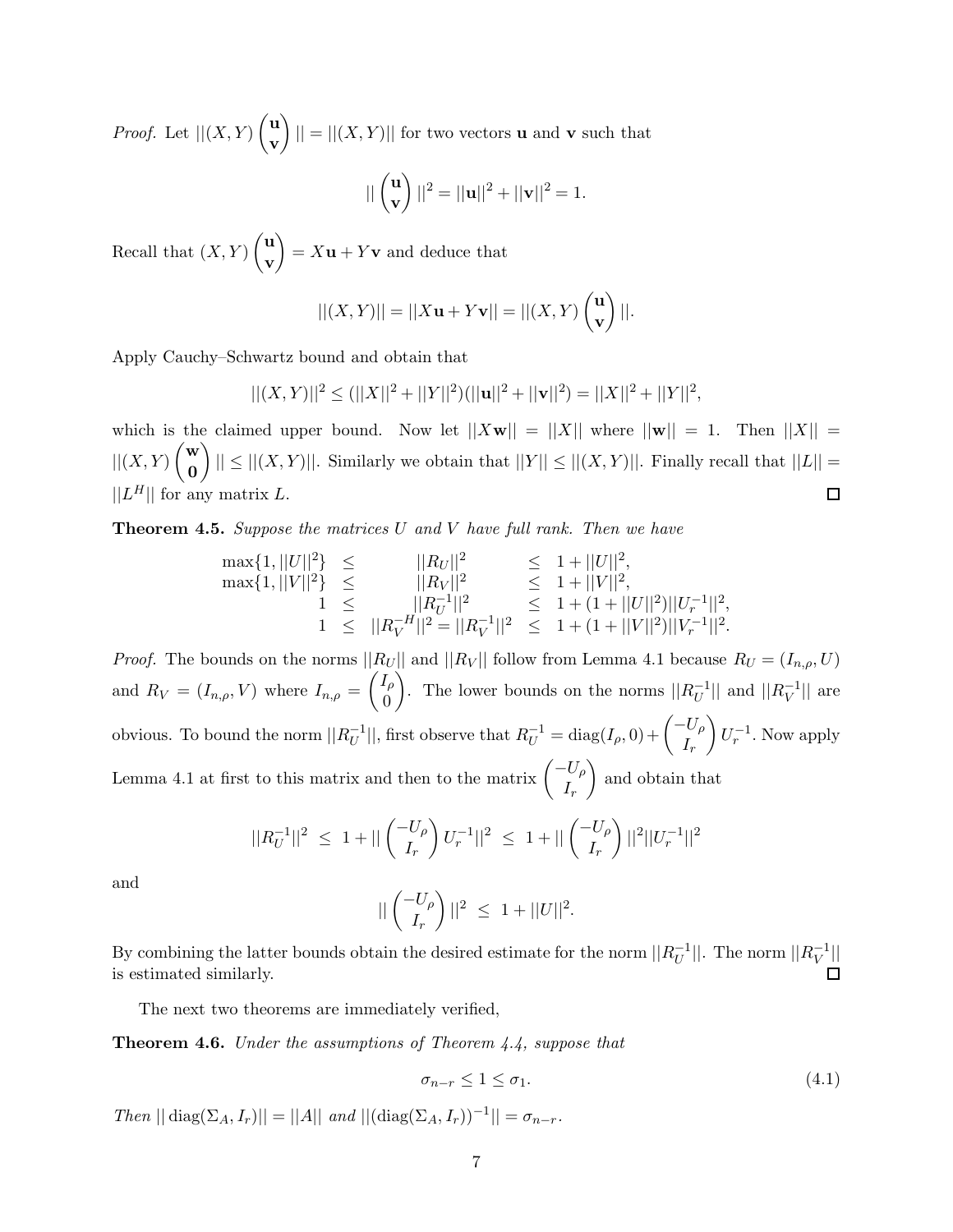**Theorem 4.7.** Let us write  $\theta = ||UV^H||/||A||$ . Then we have

 $|1 - \theta| \leq ||C||/||A|| \leq (1 + \theta).$ 

**Corollary 4.2.** *Write*

$$
\theta = ||UV^H||/||A||, \quad q = ||R_U|| \, ||R_V|| \quad \text{and} \quad p = ||R_U^{-1}|| \, ||R_V^{-1}||,
$$

*so that*

$$
\max\{1, ||U||, ||V||, ||U|| \, ||V||\} \le q \le \sqrt{(1+||U||^2)(1+||V||^2)},
$$
  

$$
1 \le p^2 \le (1+(1+||U||^2)||U_r^{-1}||^2)(1+(1+||V||^2)||V_r^{-1}||^2).
$$

*Then under the bounds (4.1) and the assumptions of Theorems 4.4 and 4.7 we have*

- *a)*  $\max\{|1 \theta|, 1/p\} \leq ||C||/||A|| \leq \min\{1 + \theta, q\},\$
- *b*)  $1/q < \sigma_{n-r}$  $||C^{-1}|| = ||C^{-1}||/||A^{+}|| < p$ ,
- *c)* max $\{|1 \theta|, 1/p\}/q \leq (\text{cond } C)/\text{cond } A \leq p \min\{1 + \theta, q\}.$

*Proof.* Parts a) and b) follow from Corollary 4.1 and Theorems 4.5-4.7. Part c) follows from parts a) and b).  $\Box$ 

The corollary shows that the transition  $A \to C$  tends to yield the full rank property but changes the norms and condition numbers of the matrices only within the factor  $p \min\{1+\theta, q\}$ . Clearly we can nicely bound the parameters  $\theta$  and q by properly scaling the matrices U and V. We estimate the bound p in Section 4.6.

Now suppose we represent an ill conditioned matrix of full rank as the sum  $A + E$  where E is a small norm matrix and  $A$  is a well conditioned and rank deficient matrix. Then perturbation by the matrix  $E$  little affects our analysis, and so our next results extend it to the A-modification  $C = A + E + UV^H$  for a random APP  $UV^H$ .

#### **4.5 The impacts of A-modification on full rank matrices**

We extend the bounds of Corollary 4.2 in the cases where  $||E||$  is small or  $C \geq 0$  and  $E \geq 0$ .

**Theorem 4.8.** Let the matrices C and  $\tilde{C} = C + E$  be nonsingular. Write  $\delta = ||E||$  and  $\delta_C =$ δ||C−1||*. Then we have*

- *a*)  $||\tilde{C}|| \leq \delta + ||C||$ ,
- *b)* if  $\delta_C < 1$ , then  $||\tilde{C}^{-1}|| \leq ||C^{-1}||/(1 \delta_C)$ , *so that* cond  $\tilde{C} \leq (\text{cond } C + \delta_C)/(1 - \delta_C)$ ,
- *c)* if  $C \ge 0$  and  $E \ge 0$ , then  $||\tilde{C}^{-1}|| \le ||C^{-1}||$ , *so that* cond  $\tilde{C} \leq (1 + \delta/||C||)$  cond C.

*Proof.* Parts a) and c) follow immediately. Part b) follows because  $||\tilde{C}^{-1}|| = 1/\sigma_n(\tilde{C}) \leq 1/(\sigma_n(C)$  $δ) = 1/(1/||C^{-1}|| - δ).$ П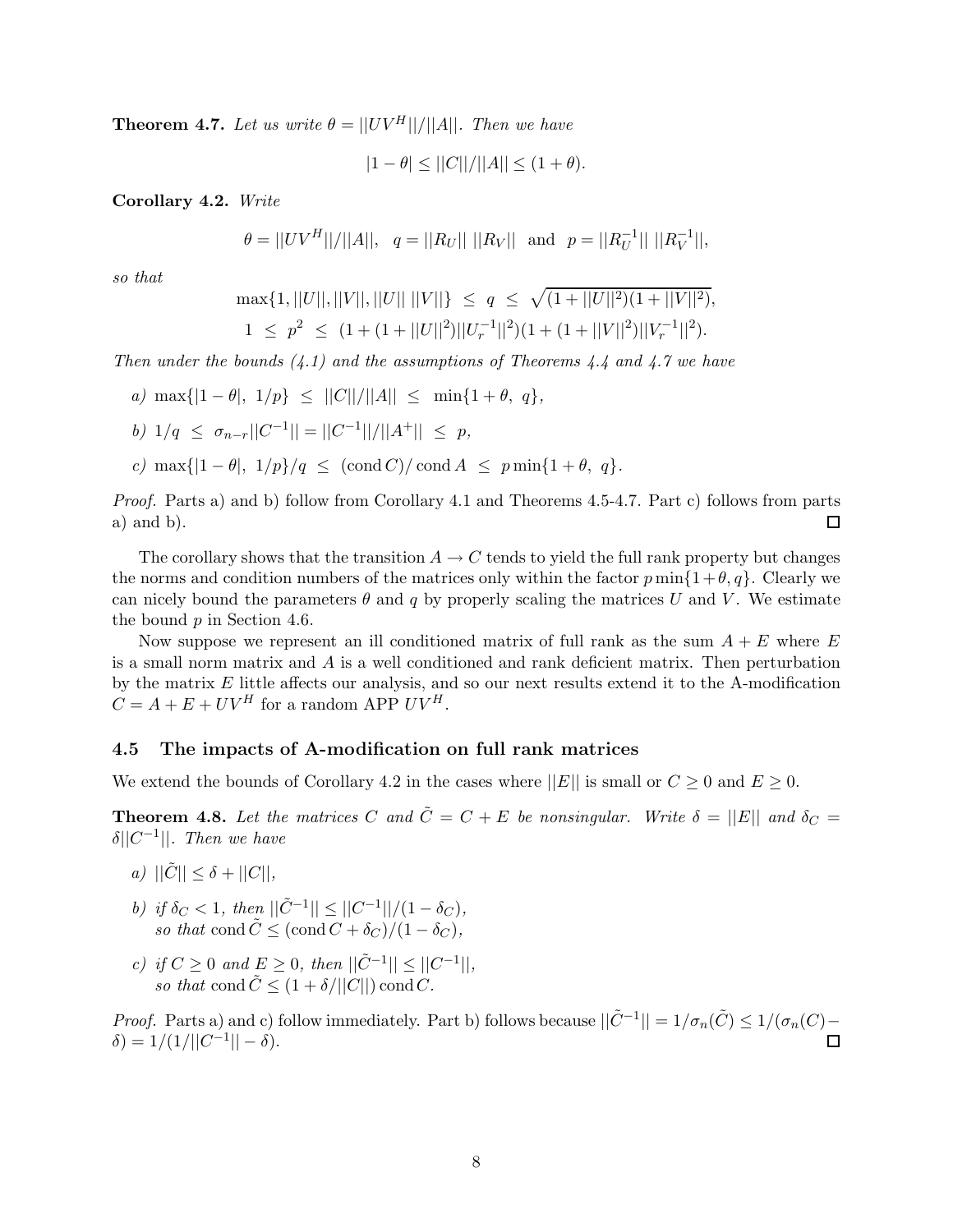#### **4.6 Further comments**

- 1. Bounds (4.1) in Corollary 4.2 are no loss of generality. Indeed scale the matrices A,  $UV^H$ , and  $C = A+UV^H$  by the same scalar s and observe that the ratios  $||C||/||A||$ ,  $||C^{-1}||/||A^+||$ , and  $(\text{cond } C)/ \text{cond } A$  do not change, whereas  $\sigma_j \to s \sigma_j$ .
- 2. An APP  $UV^H$  cannot be an APC if the ratio  $\theta = ||UV^H||/||A||$  is small because  $\sigma_n(C) \leq$  $\sigma_n(A) + ||UV^H||$ . Furthermore, an APP  $UV^H$  cannot be an APC if the ratio  $\theta$  is large and if rank $(UV^H)$  < rank C. Corollary 4.2 provides us, however, with reasonable bounds on the ratio (cond C)/ cond A as long as the norms  $||U||$ ,  $||V||$ ,  $||U_r^{-1}||$ , and  $||V_r^{-1}||$  are reasonable. We can assume that  $||U|| = ||V|| = 1$  and then obtain that  $1 \le q \le 2$  and  $1 \le p^2 \le$  $(1+2||U_r^{-1}||)(1+2||V_r^{-1}||)$  in Corollary 4.2.
- 3. The value p in Corollary 4.2 is expected to be reasonably small if the matrices  $U_r$  and  $V_r$ are well conditioned. Practically we just need to randomize these matrices because there is huge empirical evidence that random matrices tend to be well conditioned. Such evidence has also some formal support in [27]–[30] and the references therein. Realistically, for a matrix A with the SVD  $A = S\Sigma T^H$  we should replace the matrices  $U_r \leftarrow SU_r$  and  $V_r \leftarrow TV_r$  in our analysis and estimates, taking into account the impact of the multiplication by the unitary matrices S and T of the singular values on the conditioning of the unitary matrices  $U_r$  and  $V_r$ . According to our extensive tests, this impact is similar to randomization. Namely, we regularly yielded effective preconditioning by using APPs  $P = UV^H$  even where we endowed the generators  $U$  and  $V$  with various patterns of structure and sparseness (see Sections 6 and 8). In fact, setting  $V = U$  decreased the number of random parameters by twice and made no bad impact on the power of A-preconditioning in our tests.
- 4. For our random APPs the value cond  $C$  is expected to be reasonably bounded, but if it is not, we can readily detect this at a low computational cost and then resample the random matrices  $U$  and  $V$ .
- 5. In virtue of Theorem 3.1, random APPs of appropriate rank are ACs with a high probability for a rank deficient matrix A. Corollary 4.2 shows that they are likely to preserve the order of the condition number cond A in the transition to the full rank matrix  $C$ . We can turn an ill conditioned matrix  $A$  into a well conditioned matrix of a smaller rank by zeroing the smallest singular values. For a large class of ill conditioned matrices, this transformation and its reverse are just small-norm perturbations, which must keep the matrices well conditioned in virtue of Theorem 4.8b. In virtue of Theorem 4.8c, the same property holds for a Hermitian and nonnegative definite input matrix A, even where the above perturbation has a large norm. (This class is highly important [17]–[19] and quite universal because a nonsingular linear system  $A$ **y** = **b** is equivalent to the Hermitian and positive definite systems  $A^H A$ **y** =  $A^H b$ and  $AA^H$ **x** = **b**, **y** =  $A^H$ **x**.)
- 6. The bounds in Theorem 4.8b rely on the worst case assumption that the perturbation by the matrix E is directed strictly towards decreasing the value  $\sigma_n(C)=1/||C^{-1}||$ , that is destroying the effect of random A-preconditioning. Such a behavior, however, is completely opposite to the known effect of random perturbation (see [27]–[30] and the references therein), which means that the bounds in Theorem 4.8b are overly pessimistic. Our tests have confirmed this conclusion.
- 7. According to our extensive tests (see Section 8 ), the estimated impact of A-preconditioning on the singular values is quite regular so that random APPs can be used for detecting large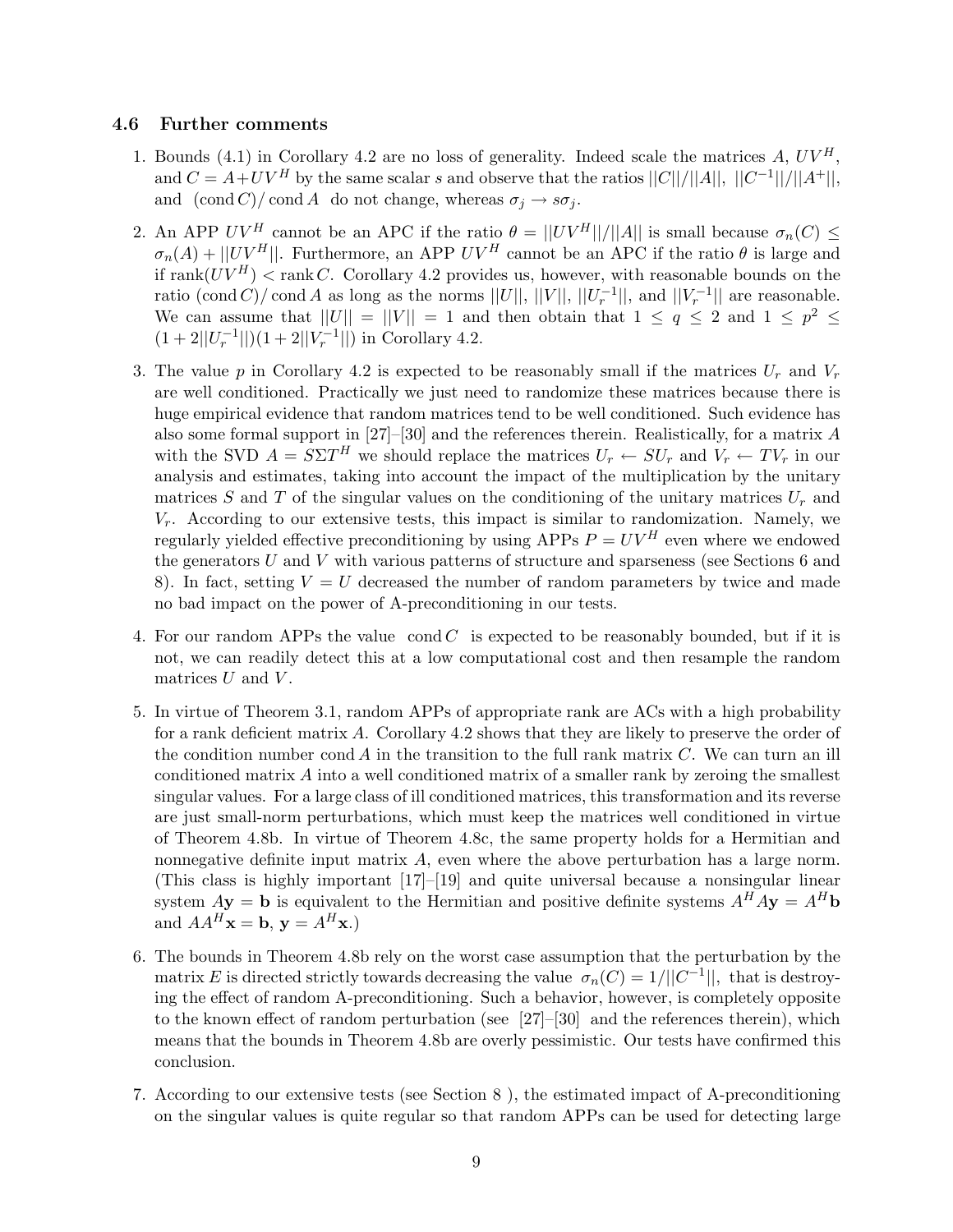jumps in the spectra of the singular values and for computing numerical rank and numerical nullity. This application can be reinforced with the techniques in the next section.

## **5 Improving APCs**

In the unlikely case where our randomization works poorly, we can just reapply A-preconditioning with a new (weakly) random APP. This has a good chances for success, according to our study in the previous section and test results, but let us next fix our APPs without generation of new random APPs. Suppose for an ill conditioned matrix A, we have arrived at a substantially better conditioned but still too crude A-modification  $C = A + UV^H$  of a rank r, so that cond  $A \gg \text{cond } C \gg \sigma_1/\sigma_{\rho-r}$ . Then the following transform (where we use the notation  $Q(M)$  in Section 2) serves as a remedy, according to our extensive tests (cf. Table 8.2) and the analysis in [8] and [16].

$$
(U \leftarrow Q(C^+U), \quad V^H \leftarrow Q(V^HC^+)).\tag{5.1}
$$

The transform (5.1) can be extended to the compression of the APCs of larger ranks. We can generate effective APCs of larger ranks more readily, and then yield effective APCs of smaller ranks by compressing such an inflated APC as follows.

- 1. *(Generation of an inflated APC.)* Select an integer  $h > r$ , e.g.,  $h = 2r$ , and generate an APC  $UV^H$  of rank h.
- 2. Compute two suitably scaled and well conditioned matrix bases  $T(U)$  and  $T(V)$  for the right and left singular spaces in the extended r-tails of the matrices  $AC^+U$  and  $V^HC^+A$ , respectively.
- 3. *(Compression.)* Compute and output the new generators  $U \leftarrow Q(C^+UT(U))$  and  $V^H \leftarrow$  $Q(T(V)^H V^H C^+)$  and the new APC  $UV^H$ .

### **6 Structured and sparse APPs**

All APPs of small ranks are structured, but next we supply various examples of sparse and/or structured APPs of any rank. In our extensive tests, these APPs were typically APCs for all classes of tested input matrices. We hope to welcome more such examples of weakly random APCs from the readers.

**Example 6.1. Circulant APPs***.*  $UV^H = F^{-1}D_rF$  *for the*  $n \times n$  *unitary matrix* 

$$
F = \frac{1}{\sqrt{n}} (\exp \frac{2\pi i j \sqrt{-1}}{n})_{i,j=0}^{n-1}
$$

*of the discrete Fourier transform at the* n*-th roots of unity and for the* n × n *diagonal matrix*  $D_r = \text{diag}(d_i)_{i=0}^{n-1}$  that has exactly r nonzero entries fixed or sampled at random in r fixed sets  $\mathbb{S}_1,\ldots,\mathbb{S}_r$  and placed at r fixed or random positions on the diagonal. Such an APP UV<sup>H</sup> is a *circulant matrix of the rank* r *that has the first column*  $F^{-1}$ **d** *for* **d** =  $(d_i)_{i=0}^{n-1}$  *(cf., e.g., [31, Theorem 2.6.4]). It is sufficient to perform* O(n max{r, logn}) *ops to multiply it by a vector. The bound decreases to* O(n log r) *where the* r *nonzeros occupy* r *successive positions on the diagonal.* If  $\mathbb{S}_1,\ldots,\mathbb{S}_r$  are real sets, then the APP is Hermitian. If the sets  $\mathbb{S}_1,\ldots,\mathbb{S}_r$  lie in the annulus  $\{x: d_-\leq |x|\leq d_+\},\$  then  $\text{cond}(UV^H)=\text{cond }D_r\leq d_+/d_-.$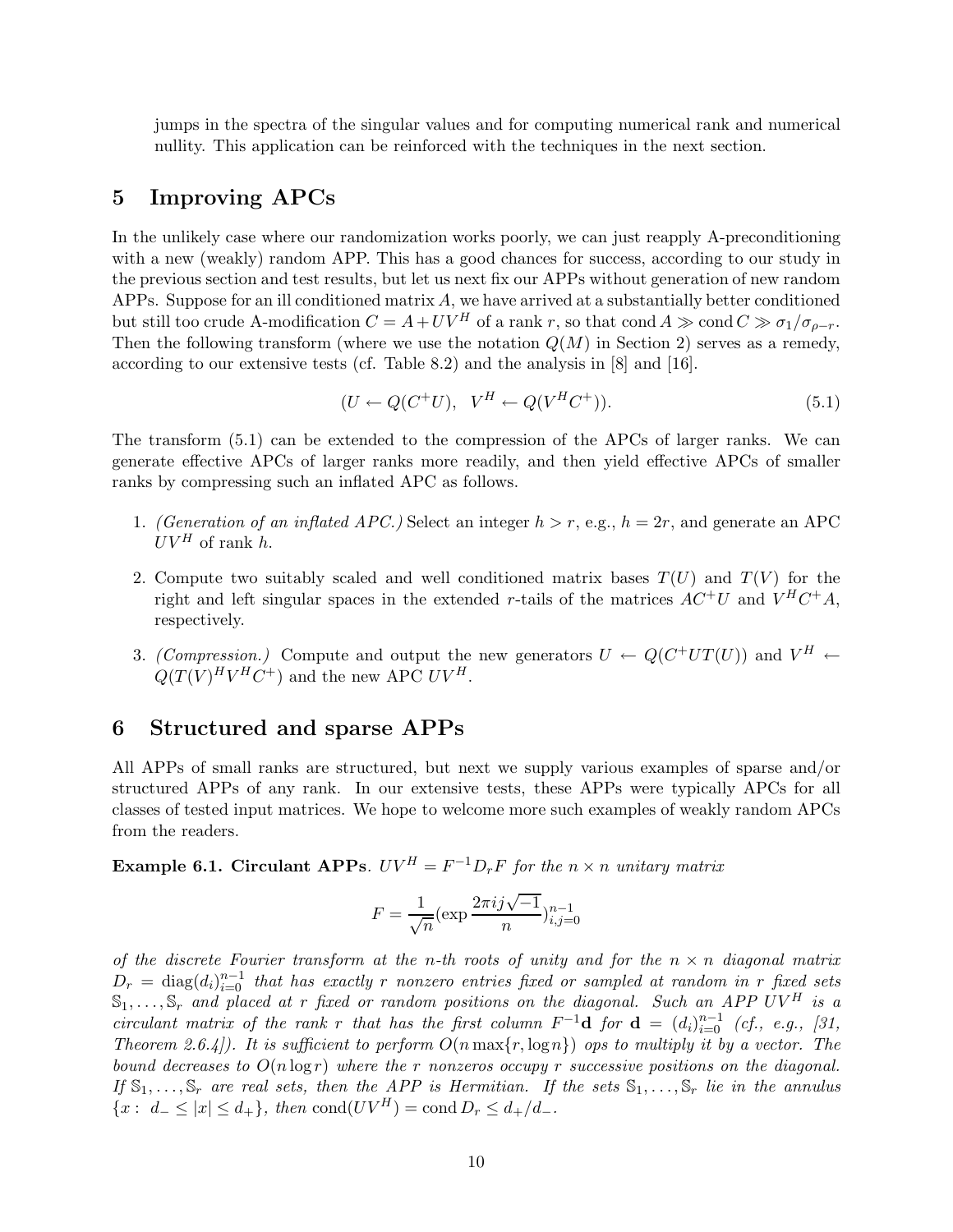**Example 6.2. f-circulant APPs** *[31, Section 2.6]. In the previous example replace the matrix* F *with the matrix*  $FD_$  *where*  $D_$  =  $diag(g^i)_{i=0}^{n-1}$  *and* g *is a primitive n-th root of a nonzero scalar* f. *In this case the APP is* f-circulant. (It is circulant for  $f = 1$  and skew-circulant for  $f = -1$ .) As *in the previous example, one can readily bound the condition number of the APP and the arithmetic cost of its multiplication by a vector.*

**Example 6.3. Toeplitz-like APPs I.** *Define an* n × r *well conditioned Toeplitz matrix* U *of full rank. Either fix such a matrix or define it by varying* u *random parameters for a nonnegative integer*  $u < n + r$  *until you yield well conditioning. Output FAILURE if this does not work. Define a matrix* V *a)* either similarly or b) set  $V = U$  (to produce a Hermitian APP). The APP UV<sup>H</sup> *has a rank of at most* r *and a displacement rank of at most four and can be multiplied by a vector in*  $O(n \log r)$  *ops (cf. [31]).* 

**Example 6.4. Structured or sparse APPs I.** *Define a matrix* U = PW, P *for a fixed or random*  $n \times n$  *permutation matrix* P *(in the simplest case*  $P = I_n$ *) and a fixed or random*  $n \times r$ block W of the  $n \times n$  matrix of the discrete Fourier, sine or cosine transform [31, Section 3.11], *or of another well conditioned matrix with a fixed structure such as the sparseness structure [32], [33], the displacement structure of Toeplitz, Hankel, Vandermonde, or Cauchy types (cf. [31] and the bibliography therein), or the semi- and quasi-separable (rank) structure (cf. the bibliography in [34]). One can apply random diagonal scaling to sparse and semi- and quasi-separable matrices. Example 6.3 is the special case where*  $P = I_n$  *and W is a Toeplitz matrix. Define a matrix V a) either similarly or b) set*  $V = U$  *(to produce a Hermitian APP). Define an APP UV<sup>H</sup>. The complexity of its multiplication by a vector can be linear or nearly linear, depending on its structure.*

**Example 6.5. Toeplitz-like APPs II.** *Define an* n × r *Toeplitz matrix*

$$
U = (T_1, 0_{r,n_1}, \ldots, T_k, 0_{r,n_k})^T.
$$

*Here*  $T_i$  are  $r \times r$  *Toeplitz matrices,*  $0_{r,n_i}$  are  $r \times n_i$  *matrices filled with zeros for*  $i = 1, \ldots, k$ *,* and k,  $n_1, \ldots, n_k$  are positive integers (fixed or random) such that  $kr + n_1 + \cdots + n_k = n$ . Fix *or choose at random the Toeplitz matrices*  $T_i$  *such that the resulting matrix* U *is well conditioned.* T<sup>i</sup> *can denote general Toeplitz matrices or special, e.g., circulant,* f*-circulant, triangular Toeplitz or banded Toeplitz matrices. Define a matrix* V *a) either similarly or b) set* V = U *(to produce a Hermitian APP). For general Toeplitz matrices*  $T_1, \ldots, T_k$  *and the shift operators associated* with the Toeplitz structure, the APP UV<sup>H</sup> has a displacement rank of at most  $2k \leq 2\lceil n/r \rceil$  and *can be multiplied by a vector in*  $O(kr \log r)$  *flops. For banded Toeplitz matrices*  $T_i$  *with a constant bandwidth we only need*  $O(kr)$  *flops to multiply the APP by a vector. For*  $T_i = c_iI_r$  *the matrix* U has orthogonal columns, and we make it unitary by choosing the scalars  $c_1, \ldots, c_k$  such that  $c_1^2 + \cdots + c_k^2 = 1.$ 

**Example 6.6. Structured or sparse APPs II.** *Define a well conditioned matrix*

$$
U = P(T_1, 0_{r,n_1}, \dots, T_k, 0_{r,n_k})^T
$$

*for an*  $n \times n$  *permutation matrix* P *and integers* k,  $n_1, \ldots, n_k$  *chosen as in Example 6.5 but for all* i let  $T_i$  be  $r \times r$  fixed or random structured matrices, e.g., the matrices of the discrete Fourier, sign *or cosine transforms, matrices with a fixed displacement structure, semi- and quasi-separable (rank structured) matrices, or sparse matrices with fixed patterns of sparseness (see the bibliography listed in Example 6.4). Define a matrix* V *a) either similarly or b) set* V = U *(to produce a Hermitian APP*). Define an *APP UV<sup>H</sup>. Example 6.5 is the special case where*  $P = I_n$  and  $T_i$  are Toeplitz *matrices.*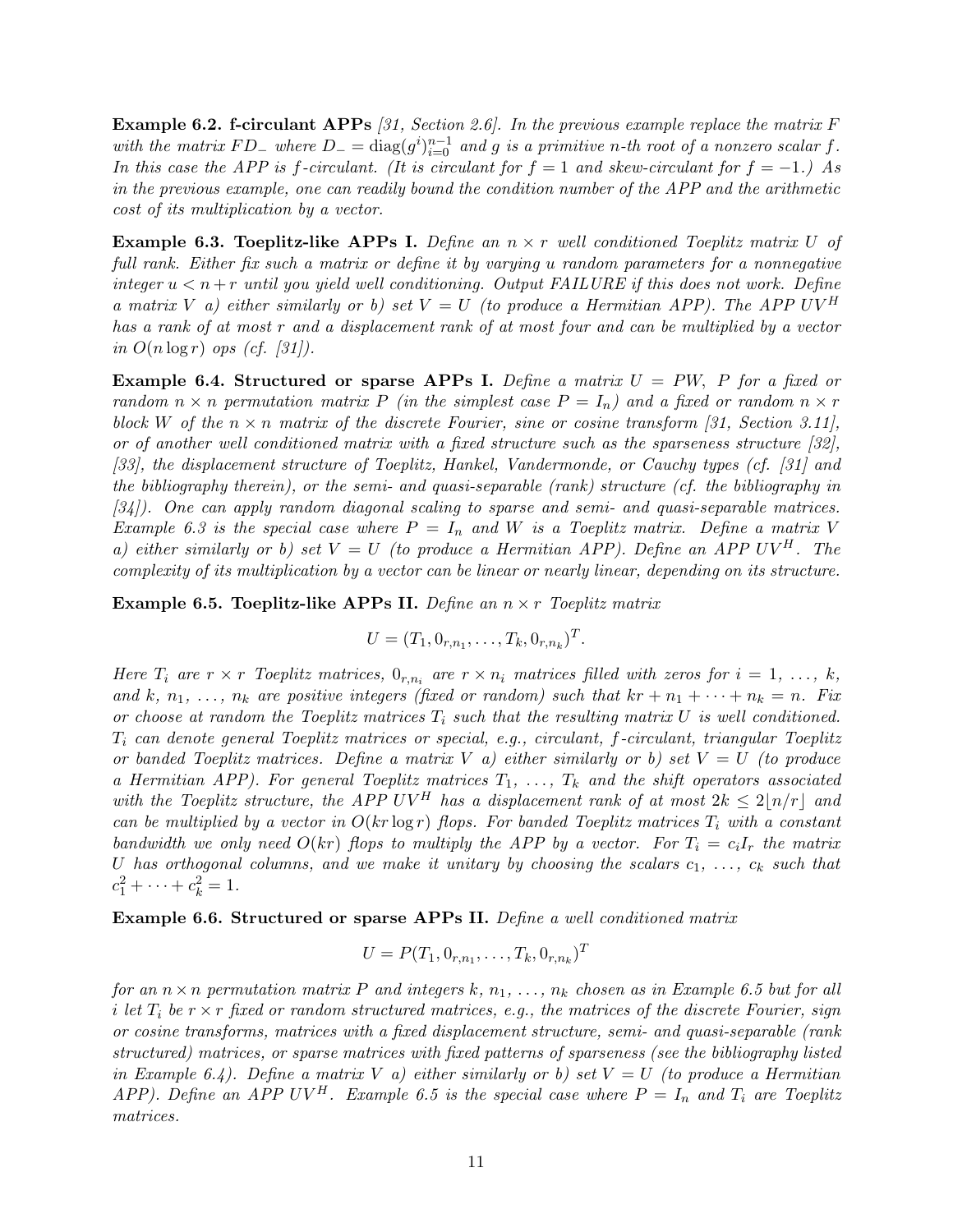Finally, we can generate APCs by appending pairs of (block) rows and (block) columns that preserve any structure of an input matrix, e.g., the structure of a block Hankel matrix with Hankel blocks.

## **7 Dual A-preprocessing**

Let us next generate dual APCs by implicitly applying A-preconditioning to the (generalized) inverse  $A^+$  matrix without computing this matrix. This option is valuable because it enables division-free reduction of solving linear systems and computation of determinants to the case of well conditioned input (see [10]). Namely, we represent the dual A-modification  $C_ = A^+ + VU^H$ by its (generalized) inverse

$$
(C_{-})^{+} = (A^{+} + VU^{H})^{+} = A - AVH^{+}U^{H}A, \quad H = I_{q} + U^{H}AV.
$$
\n(7.1)

We call this equation *the dual SMW formula*.

Having the matrix  $(C_{-})^{+}$  available, we can compute the vector  $\mathbf{y} = A^{+}\mathbf{b}$  as follows,

$$
\mathbf{y} = A^+ \mathbf{b} = \mathbf{z} - V U^H \mathbf{b}, \quad (C_-)^+ \mathbf{z} = \mathbf{b}.
$$

We readily extend our analysis to dual A-preprocessing. In particular, the matrix  $(C_{-})^{+}$  is likely to be well conditioned where the ratio  $||\overrightarrow{V}U^{\hat{H}}||/||A^+||$  is neither large nor small for a weakly random (well conditioned) APP  $V U^H$  of a sufficiently large rank. The latter ratio involves the norm  $||A^+||$ , which is a little harder to compute than the norm  $||A||$ , involved in the computation of primal APPs.

Finally, here is a natural extension of our policy (5.1) to dual APPs  $VU^H$ ,

$$
V \leftarrow Q((C_{-})^{+}V), \quad U \leftarrow Q((C_{-}^{H})^{+}U)).
$$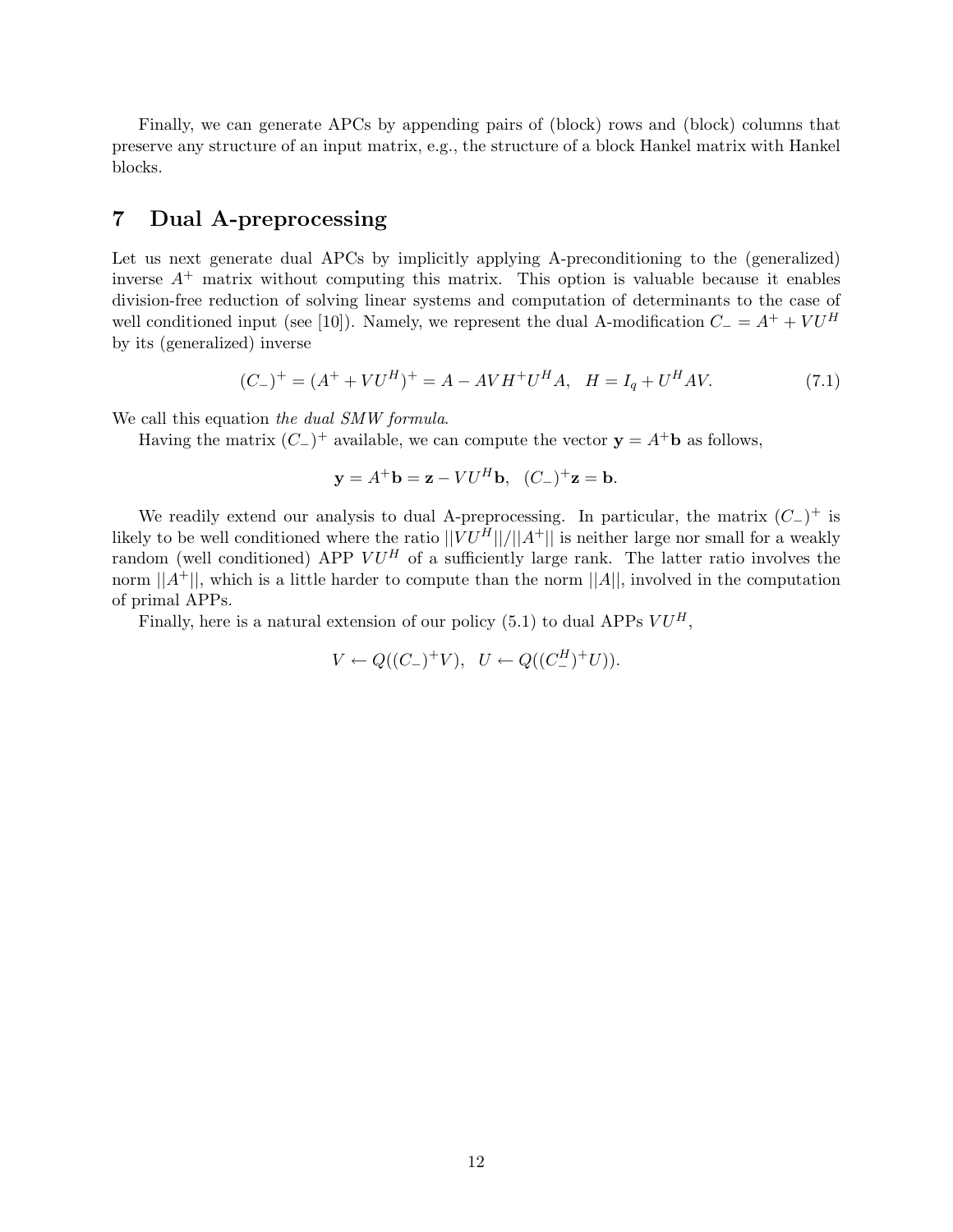## **8 Numerical tests for generating APCs**

In our tests we first generated singular and nearly singular matrices of 16 classes, modified them with random and weakly random APPs of eight classes, and computed the condition numbers of the input and modified matrices. We run such tests for over 100,000 input instances and observed quite similar statistics for all selected classes of input matrices  $A$  and APPs. Moreover, the test results varied little with the matrix size.

Then we applied similar tests to the diagonal matrices with singular values forming a geometric progression.

In all tests we used the following CPU and memory configuration, operating system, mathematical application software, and random number generator.

| <b>CPU</b>    | AMD Athlon XP 2800+ 2.09GHZ       |
|---------------|-----------------------------------|
| Memory        | 512MB                             |
|               | Microsoft Windows XP              |
| OS.           | Professional Version 2002         |
|               | Service Pack 2                    |
| Platform      | Matlab Version $7.0.0.19920(R14)$ |
| Random Number | Matlab Statistics Toolbox's       |
| Generator     | Uniform Distribution              |

Unless we specify otherwise, we sampled the entries of random matrices in the closed line interval  $[-1, 1].$ 

We display sample data in Tables 8.1 and 8.2.

Dealing with real (in particular integer or rational) matrices, we use the nomenclatures "orthogonal", "symmetric", and "nonsymmetric" rather than "unitary", "Hermitian", and "non-Hermitian"  $(cf. [17], [18]).$ 

Throughout this section we assign the values  $n = 100$  and  $\nu = 1, 2, 4, 8$  to the parameters n and  $\nu$ .

#### **8.1 Generation of singular input matrices A**

In our tests we used the following real singular input matrices A with nul  $A = \nu$  for  $\nu = 1, 2, 4, 8$ . ("s" is our abbreviation for "symmetric" and "n" for "nonsymmetric".)

1n. *Nonsymmetric matrices of type I with nullity*  $\nu$ .  $A = G \Sigma_{\nu} H^{T}$  are  $n \times n$  matrices where G and H are  $n \times n$  random orthogonal matrices, that is, the Q-factors in the QR factorizations of random real matrices;  $\Sigma_{\nu} = \text{diag}(\sigma_j)_{j=1}^n$  is the diagonal matrix filled with zeros and the singular values of the matrix A such that  $\sigma_{j+1} \leq \sigma_j$  for  $j = 1, \ldots, n-1, \sigma_1 = 1$ , the values  $\sigma_2, \ldots, \sigma_{n-\nu-1}$ are randomly sampled in the semi-open interval [0.1, 1),  $\sigma_{n-\nu} = 0.1$ ,  $\sigma_j = 0$  for  $j = n-\nu+1, \ldots, n$ , and therefore cond  $A = 10$ .

1s. *Symmetric matrices of type I with nullity*  $\nu$ . The same as in part 1n, but for  $G = H$ .

2n. *Nonsymmetric matrices of type II with nullity*  $\nu$ .  $A = (W, WZ)$  where W and Z are random orthogonal matrices of sizes  $n \times (n - \nu)$  and  $(n - \nu) \times \nu$ , respectively.

2s. *Symmetric matrices of type II with nullity*  $\nu$ .  $A = WW^H$  where W are random orthogonal matrices of size  $n \times (n - \nu)$ .

3n. *Nonsymmetric Toeplitz-like matrices with nullity*  $\nu$ .  $A = c(T, TS)$  for random Toeplitz matrices T of size  $n \times (n-\nu)$  and S of size  $(n-\nu) \times \nu$  and for a positive scalar c such that  $||A|| \approx 1$ .

3s. *Symmetric Toeplitz-like matrices with nullity*  $\nu$ .  $A = cTT^H$  for random Toeplitz matrices T of size  $n \times (n - \nu)$  and a positive scalar c such that  $||A|| \approx 1$ .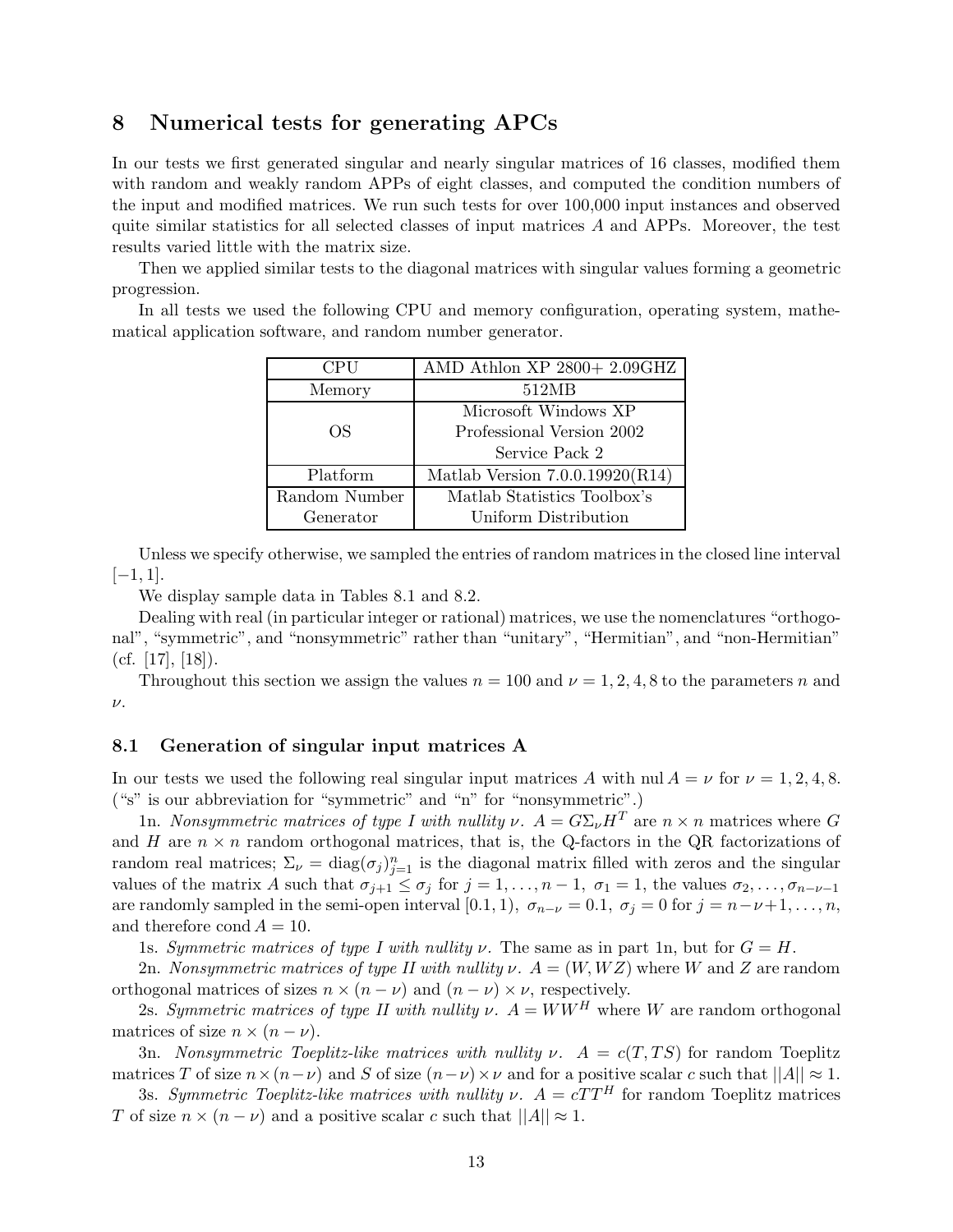4n. *Nonsymmetric Toeplitz-like matrices with nullity one.*  $A = (a_{i,j})_{i,j=0}^{n-1}$  is an  $n \times n$  Toeplitz matrix. Its entries  $a_{i,j} = a_{i-j}$  are random for  $i - j < n - 1$ . The entry  $a_{n-1,0}$  is selected to ensure that the last row is linearly expressed through the other rows.

4s. *Symmetric Toeplitz-like matrices with nullity one.*  $A = (a_{i,j})_{i,j=0}^{n-1}$  is an  $n \times n$  Toeplitz matrix. Its entries  $a_{i,j} = a_{i-j}$  are random for  $|i - j| < n - 1$ , whereas the entry  $a_{0,n-1} = a_{n-1,0}$  is a root of the quadratic equation det  $A = 0$ . We have repeatedly generated the matrices A until we arrived at the quadratic equation having real roots.

#### **8.2 Generation of ill conditioned input matrices** *A*

We modified the above matrices with nullity  $\nu$  to turn them into nonsingular matrices with numerical nullity  $\nu$  in two ways. (To our previous abbreviations "s" and "n", we add another "n" for "nonsingular".)

1nn and 1ns. *Matrices of type I having numerical nullity* ν*.* The same matrices as in parts 1n and 1s in the previous subsection except that now  $\sigma_j = 10^{-16}$  for  $j > n - \nu$ , so that cond  $A = 10^{16}$ .

2nn, 3nn, 4nn, 2ns, 3ns, and 4ns. *Matrices of type II and Toeplitz-like matrices having numerical nullity*  $\nu$ .  $A = W/||W|| + \beta I_n$  where we defined the matrices W in the same way as the matrices A in the previous subsection. We set the scalar  $\beta$  equal to  $10^{-16}$  in the symmetric case, so that  $\sigma_1(A) = 1 + 10^{-16}$ ,  $\sigma_i(A) = 10^{-16}$  for  $j = n - \nu + 1, \ldots, n$ , whereas in the nonsymmetric case we iteratively computed a nonnegative scalar  $\beta$  such that  $\sigma_1(A) \approx 1$  and

$$
10^{-18} \le \sigma_{n-\nu+1}(A) \le 10^{-16}.\tag{8.1}
$$

We initialized this iterative process with  $\beta = 10^{-16}$ , which implied that  $\sigma_j(A) \leq 10^{-16}$  for  $j =$  $n-\nu+1,\ldots,n$ . If also  $\sigma_{n-\nu+1}(A) > 10^{-18}$ , so that bounds (8.1) held, we output this value of  $\beta$ and stopped. Otherwise we recursively set  $\beta \leftarrow 10^{-16} \beta / \sigma_{n-\nu+1}(A)$ . We output the current value of  $\beta$  and stopped as soon as bounds (8.1) were satisfied for the resulting matrix A. If they were not satisfied in 100 recursive steps, we restarted the process for a new input W.

#### **8.3 Generation of APPs and the data on conditioning**

In Tables 8.1 and 8.2 we display the data on generating APPs  $UV^H$  and on the conditioning of the A-modifications  $C = A + UV^H$  and  $C_1 = A + U_1 V_1^H$  where we use APPs from Example 6.6b) and their corrections  $U_1 V_1^H$  defined below and where  $U = V$ ,  $U_1 = V_1$ , and we write  $T_i = cI_r$  for all i with scalar  $c$  chosen to normalize the matrix  $U$ .

In the first column of each table we display the type of the input matrix A.

The second and the third columns show the values of  $\nu$ , denoting the nullity (or numerical nullity) of the basic matrix  $A$ , and cond  $A$ , denoting its condition number.

The fourth columns show the rank  $r$  of the APP  $UV^H$  from Example 6.6b).

The fifth columns show the condition numbers cond C of the A-modifications  $C = A + UV^H$ . The sixth columns have blank entries where cond  $C \leq 10^5$ . Wherever we had cond  $C > 10^5$ , we computed a new APP  $U_1 V_1^H$  and the matrix  $C_1 = A + U_1 V_1^H$  and then displayed the condition number cond  $C_1$  in the sixth column and the rank of the new APP  $U_1V_1^H$  in the fourth column.

To generate the APP  $U_1 V_1^H$ , we either reapplied the same rules as before but with the APP's rank r incremented by one (see the results in Table 8.1) or defined this APP by the formulae  $U_1 \leftarrow Q(C^{-1}U), V_1^H \leftarrow Q(V^HC^{-1})$  in equation (5.1), without changing the rank r (see the results in Table 8.2).

We applied the same tests and obtained quite similar results for APPs of seven other types, namely,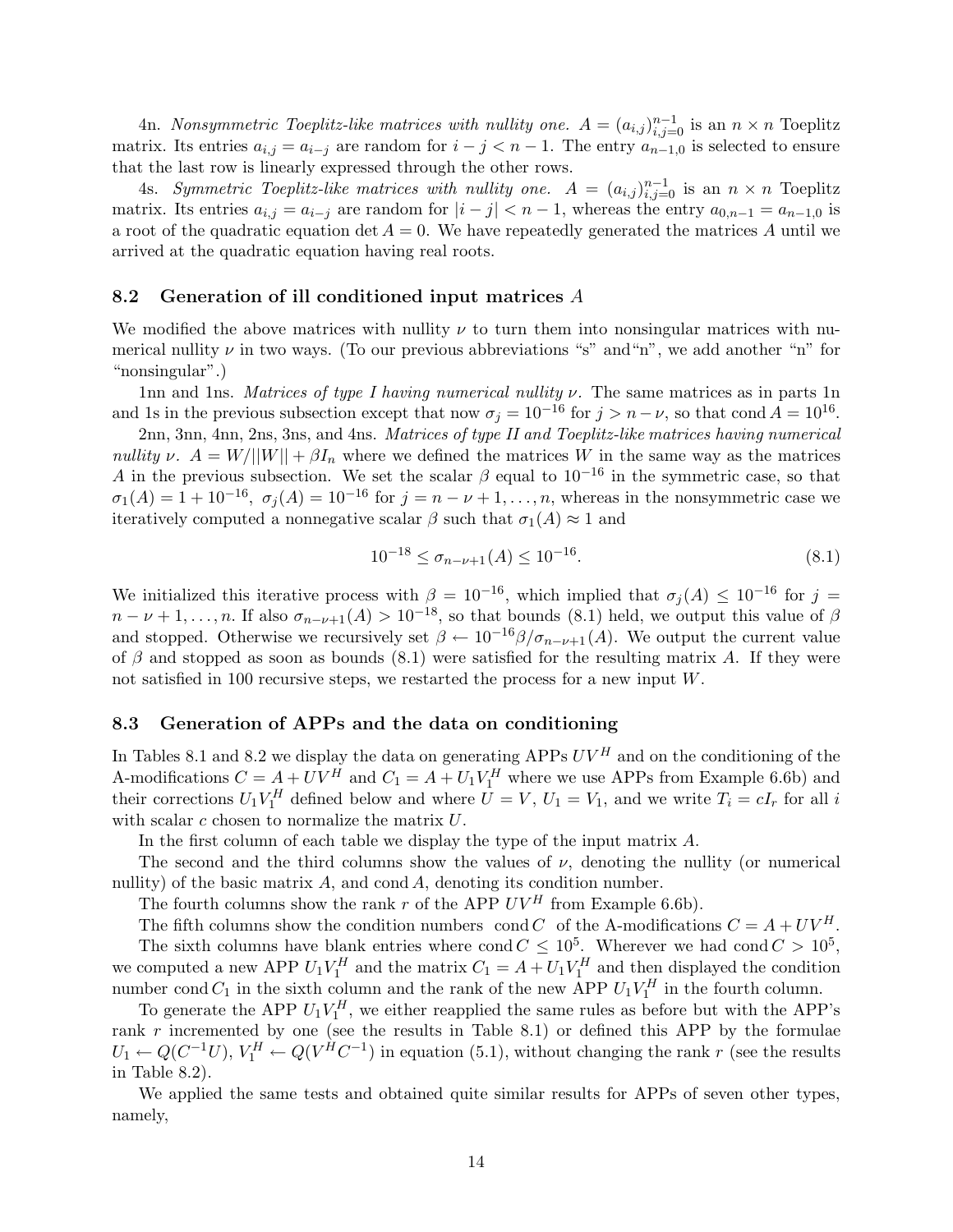a) and b) for APPs from Example 6.6b) but with the sparse Toeplitz APCs, such that  $T_i = c_i I_r$ where we first randomly sampled the coefficients  $c_i$  from one of the sets  $\{-1,1\}$  for type a) or  $\{-2, -1, 1, 2\}$  for type b) and then normalized the matrix U by scaling,

c) for APPs from the same example but with  $T_i$  being real circulant matrices with random first columns,

d) for APPs from Example 6.1,

e) and f) for real APPs from Example 6.3b) with random parameters from the line intervals  $[-1, 1]$  for type e) or  $[-10, 10]$  for type f), and

g) random real APPs.

For every selected APP  $UV^H$  we computed the matrices  $C^{(p)} = A + 10^p UV^H$  for  $p = -10, -5$ , 0, 5, 10. In all tests, the values cond  $C^{(p)}$  were minimized for  $p = 0$  and grew steadily (within the factor of |p|) as the integer |p| grew. In Tables 8.1 and 8.2 we reported only the results for  $p = 0$ .

#### **8.4 The case of diagonal input matrices**

We applied A-preconditioning with APPs  $UV^T$  to  $n \times n$  diagonal matrices

$$
A = (\text{diag } 2^{64i/n})_{i=0}^{n-1} \text{ for } n = 64, 128.
$$

We first generated the following  $n \times r$  matrices  $U_1$  and  $V_1$  for  $r = nj/8$ ,  $j = 1, 2, 3, 4, 5, 6, 7$ .

- 1. Random matrices  $U_1$  and  $V_1$
- 2. Random matrix  $U_1, V_1 = U_1$
- 3. Random unitary matrices  $U_1$  and  $V_1$
- 4. Random unitary matrix  $U_1, V_1 = U_1$
- 5. Random Toeplitz matrices  $U_1$  and  $V_1$
- 6. Random Toeplitz matrix  $U_1, V_1 = U_1$ .

Then we scaled the matrices  $U_1$  and  $V_1$  to yield the matrices  $U_2$  and  $V_2$  such that  $||U_2V_2^T|| \approx ||A||$ . Finally we truncated all entries of the matrices  $U_2$  and  $V_2$  to eight bits and denoted the resulting matrices U and V. The truncation has ensured that the APPs  $UV<sup>T</sup>$  had the desired ranks r and that  $C - A = UV^T$ , even though we computed these APPs and the A-modifications  $C = A + UV^T$ with floating point and with rounding to the standard IEEE double precision.

Our Tables 8.3–8.14 display the test results. They show that the ratio  $\frac{(n-r)\log \text{cond }A}{n \log \text{cond }C}$  was consistently in a rather narrow range between 1/2 and 1.

### **9 Discussion**

The paper [35] studies *preconditioning by expansion*, that is by appending to an input matrix A some sets of weakly random rows and columns. This operation is equivalent to embedding the matrix A into a matrix  $\begin{pmatrix} 0 & 0 \\ 0 & 4 \end{pmatrix}$  $0\quad A$ ), banded with zeros, and to A-preconditioning  $A \rightarrow A + P$  for  $P = \begin{pmatrix} P_{00} & P_{01} \\ P & 0 \end{pmatrix}$  $P_{10}$  0  $\Big) = UV^H, U = \begin{pmatrix} P_{00} & I \\ D & 0 \end{pmatrix}$  $P_{10}$  0 ), and  $V^H = \begin{pmatrix} I & 0 \\ 0 & P_{01} \end{pmatrix}$ . Embedding does not change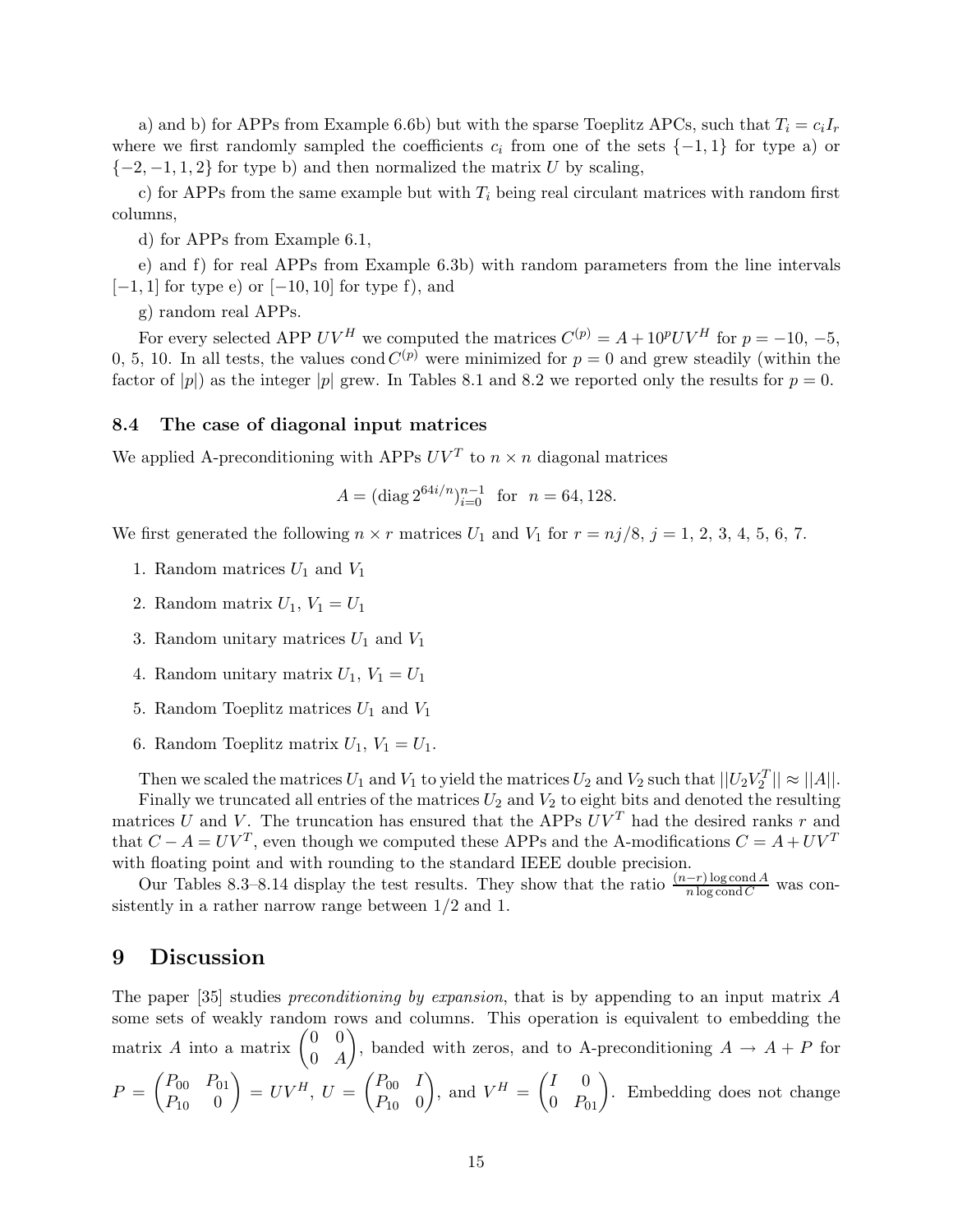| Type          | $\nu$            | Cond(A)      | r              | Cond(C)     | $Cond(C_1)$ |
|---------------|------------------|--------------|----------------|-------------|-------------|
| 1n            | 1                | $8.40E + 16$ | $\mathbf 1$    | $3.21E + 2$ |             |
| 1n            | $\overline{2}$   | $4.56E + 16$ | $\overline{2}$ | $4.52E + 3$ |             |
| 1n            | 4                | $3.90E + 18$ | $\overline{5}$ | $2.09E + 5$ | $1.81E + 3$ |
| 1n            | 8                | $5.69E + 16$ | 8              | $6.40E + 2$ |             |
| 1s            | $\mathbf{1}$     | $1.98E + 16$ | $\mathbf{1}$   | $5.86E + 2$ |             |
| 1s            | $\overline{2}$   | $3.69E + 16$ | $\overline{2}$ | $1.06E + 4$ |             |
| 1s            | $\overline{4}$   | $2.91E + 16$ | $\overline{4}$ | $1.72E + 3$ |             |
| $1s$          | 8                | $3.36E + 16$ | 8              | $5.60E + 3$ |             |
| 2n            | $\mathbf{1}$     | $3.48E + 16$ | $\mathbf 1$    | $8.05E + 1$ |             |
| 2n            | $\sqrt{2}$       | $1.53E + 17$ | $\overline{2}$ | $6.82E + 3$ |             |
| 2n            | $\overline{4}$   | $2.73E + 16$ | $\overline{4}$ | $2.78E + 4$ |             |
| 2n            | 8                | $1.23E + 17$ | 8              | $3.59E + 3$ |             |
| 2s            | $\mathbf 1$      | $4.13E + 16$ | $\mathbf 1$    | $1.19E + 3$ |             |
| $2{\rm s}$    | $\boldsymbol{2}$ | $4.67E + 16$ | $\overline{2}$ | $1.96E + 3$ |             |
| 2s            | $\overline{4}$   | $4.40E + 16$ | 4              | $1.09E + 4$ |             |
| $2\mathrm{s}$ | 8                | $1.33E + 18$ | 8              | $9.71E + 3$ |             |
| 3n            | $\mathbf{1}$     | $3.96E + 16$ | $\mathbf 1$    | $2.02E + 4$ |             |
| 3n            | $\overline{2}$   | $2.18E + 17$ | $\overline{2}$ | $1.53E + 3$ |             |
| 3n            | $\overline{4}$   | $1.37E + 18$ | $\overline{4}$ | $6.06E + 2$ |             |
| 3n            | 8                | $4.24E + 17$ | 8              | $5.67E + 2$ |             |
| 3s            | $\mathbf{1}$     | $1.69E + 17$ | $\mathbf 1$    | $2.39E + 4$ |             |
| 3s            | $\overline{2}$   | $4.58E + 16$ | $\overline{2}$ | $2.38E + 3$ |             |
| $3\mathrm{s}$ | $\overline{4}$   | $1.39E + 17$ | $\overline{4}$ | $1.69E + 3$ |             |
| $3\mathrm{s}$ | 8                | $1.60E + 17$ | 8              | $6.74E + 3$ |             |
| 4n            | $\overline{1}$   | $1.22E + 17$ | $\mathbf{1}$   | $4.93E + 2$ |             |
| 4n            | $\overline{2}$   | $3.26E + 16$ | $\overline{2}$ | $4.48E + 2$ |             |
| 4n            | $\overline{4}$   | $5.99E + 16$ | $\overline{4}$ | $2.65E + 2$ |             |
| 4n            | 8                | $1.23E + 17$ | 8              | $1.64E + 2$ |             |
| 4s            | $\mathbf{1}$     | $3.22E + 15$ | $\mathbf 1$    | $1.45E + 3$ |             |
| 4s            | $\overline{2}$   | $2.34E + 16$ | $\sqrt{2}$     | $5.11E + 2$ |             |
| 4s            | $\overline{4}$   | $1.09E + 17$ | $\sqrt{4}$     | $7.21E + 2$ |             |
| 4s            | 8                | $2.29E + 16$ | 8              | $2.99E + 2$ |             |

Table 8.1: APPs and conditioning I

the condition number cond  $A$ , whereas the impact of special A-preconditioning above for weakly random matrices  $P_{00}$ ,  $P_{01}$ , and  $P_{10}$  is similar to its usual impact according to the test resuts in [35].

Preconditioning by expansion requires limited increase of the matrix size but is error-free and in some cases simplifies the subsequent solution of the original ill conditioned problem versus Apreconditioning  $A \to C = A + UV^H$ .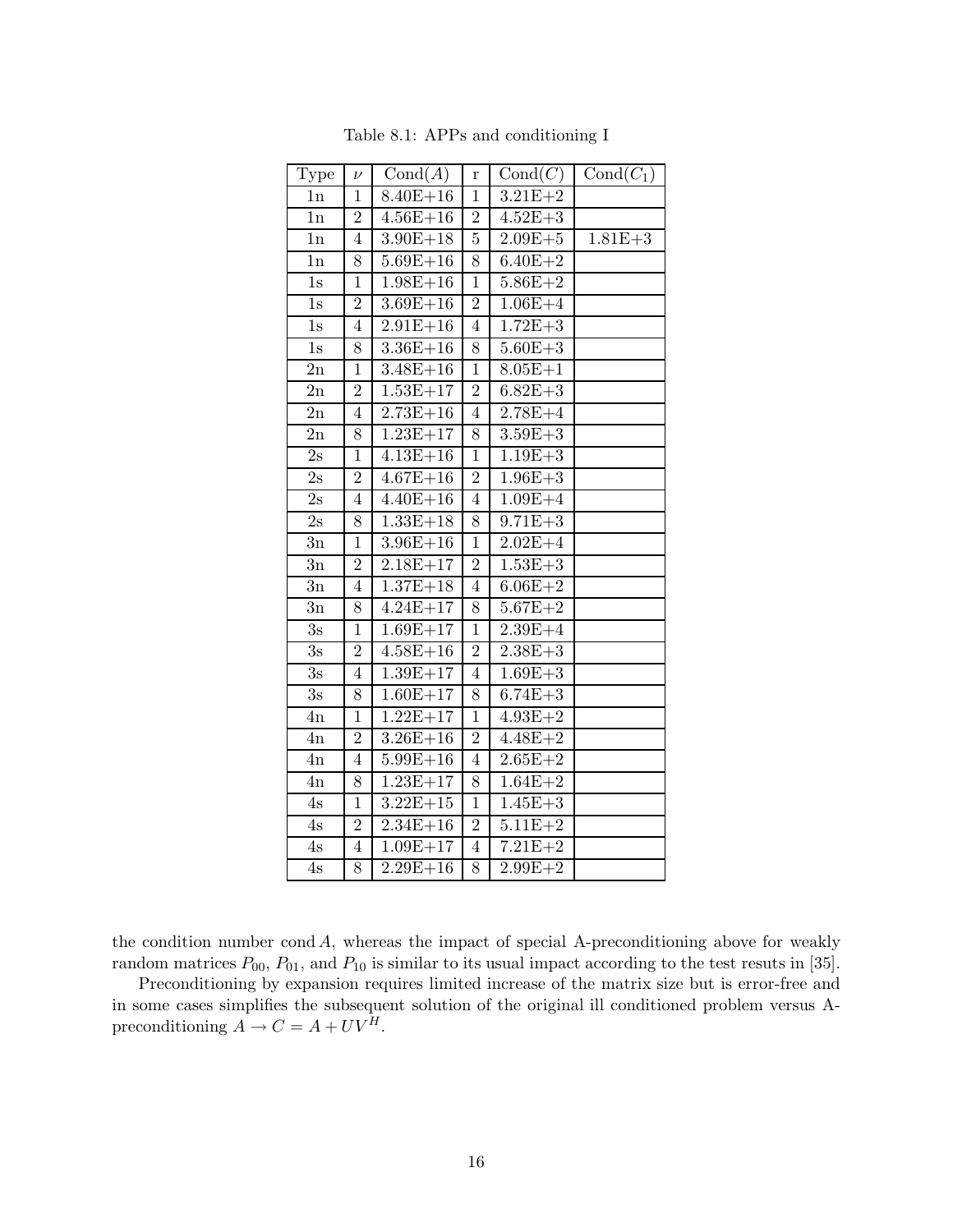| Type             | $\nu$          | Cond(A)               | r              | Cond(C)     | $Cond(C_1)$ |
|------------------|----------------|-----------------------|----------------|-------------|-------------|
| 1n               | $\mathbf{1}$   | $\overline{2.63E+16}$ | $\mathbf{1}$   | $2.81E + 2$ |             |
| 1n               | $\overline{2}$ | $2.98E + 16$          | $\overline{2}$ | $1.66E + 3$ |             |
| 1n               | $\overline{4}$ | $3.85E + 16$          | $\overline{4}$ | $4.26E + 3$ |             |
| 1n               | 8              | $3.55E + 17$          | 8              | $8.60E + 2$ |             |
| 1s               | $\mathbf{1}$   | $5.10E + 16$          | $\mathbf{1}$   | $5.29E + 2$ |             |
| 1s               | $\overline{2}$ | $2.22E + 16$          | $\overline{2}$ | $3.24E + 4$ |             |
| 1s               | $\overline{4}$ | $2.96E + 16$          | $\overline{4}$ | $3.96E + 4$ |             |
| 1s               | 8              | $2.88E + 16$          | 8              | $1.69E + 3$ |             |
| $2\mathrm{n}$    | $\mathbf{1}$   | $1.06E + 17$          | $\mathbf{1}$   | $1.86E + 2$ |             |
| $2\mathrm{n}$    | $\overline{2}$ | $3.58E + 16$          | $\overline{2}$ | $4.05E + 2$ |             |
| 2n               | $\overline{4}$ | $9.90E + 16$          | $\overline{4}$ | $5.84E + 3$ |             |
| 2n               | 8              | $8.29E + 16$          | 8              | $1.10E + 4$ |             |
| 2s               | $\mathbf{1}$   | $1.25E + 16$          | $\overline{1}$ | $8.34E + 2$ |             |
| 2s               | $\overline{2}$ | $2.71E + 16$          | $\overline{2}$ | $9.63E + 2$ |             |
| $2\mathrm{s}$    | $\overline{4}$ | $5.91E + 16$          | $\overline{4}$ | $8.90E + 3$ |             |
| $2\mathrm{s}$    | 8              | $5.49E + 16$          | 8              | $1.81E+4$   |             |
| 3n               | $\mathbf 1$    | $1.85E + 17$          | $\mathbf{1}$   | $3.63E + 3$ |             |
| 3n               | $\sqrt{2}$     | $9.71E + 16$          | $\sqrt{2}$     | $2.13E + 4$ |             |
| $3\mathrm{n}$    | $\overline{4}$ | $1.76E + 17$          | $\overline{4}$ | $2.49E + 3$ |             |
| 3n               | 8              | $3.70E + 17$          | 8              | $7.61E + 2$ |             |
| 3s               | $\mathbf{1}$   | $1.30E + 17$          | $\mathbf{1}$   | $6.03E + 3$ |             |
| 3s               | $\sqrt{2}$     | $1.03E + 17$          | $\overline{2}$ | $2.15E + 4$ |             |
| 3s               | $\overline{4}$ | $7.20E + 16$          | $\overline{4}$ | $1.46E + 4$ |             |
| $\overline{3}$ s | 8              | $8.98E + 16$          | 8              | $1.73E + 6$ | $9.93E + 2$ |
| 4n               | $\mathbf{1}$   | $1.74E + 18$          | $\mathbf{1}$   | $1.08E + 3$ |             |
| 4n               | $\sqrt{2}$     | $9.08E + 16$          | $\overline{2}$ | $2.04E + 2$ |             |
| 4n               | $\overline{4}$ | $2.57E + 16$          | $\overline{4}$ | $5.81E + 1$ |             |
| 4n               | 8              | $7.66E + 15$          | 8              | $3.33E + 1$ |             |
| 4s               | $\mathbf{1}$   | $2.60E + 16$          | $\mathbf{1}$   | $4.21E + 2$ |             |
| 4s               | $\overline{2}$ | $2.55E + 16$          | $\overline{2}$ | $1.88E + 2$ |             |
| 4s               | $\overline{4}$ | $7.80E + 16$          | $\overline{4}$ | $8.95E + 2$ |             |
| $4\mathrm{s}$    | 8              | $1.81E + 16$          | 8              | $3.83E + 2$ |             |

Table 8.2: APPs and conditioning II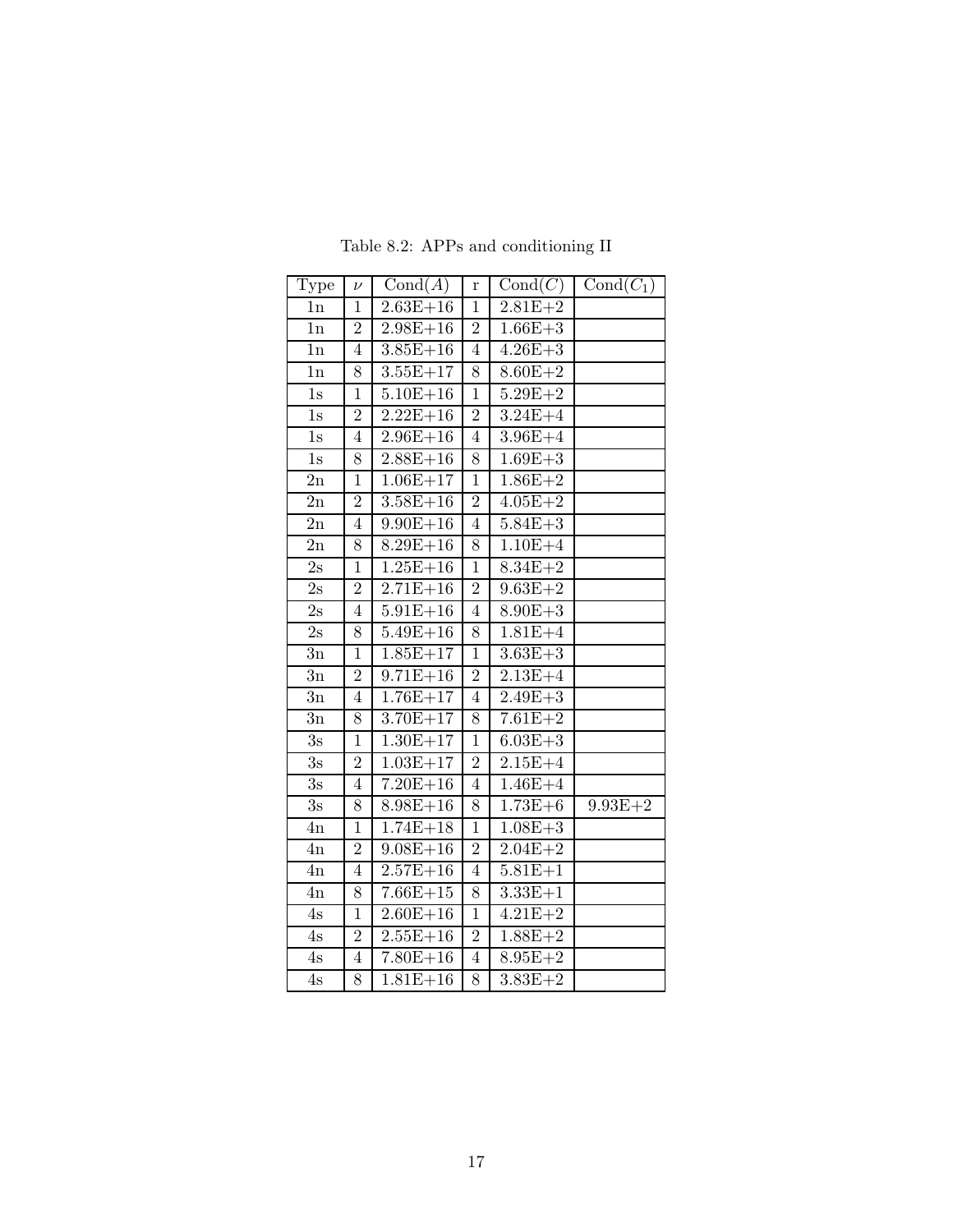| APP          | mean (cond C)    | std(cond C)      | min(cond C)      | max( cond C)     | Ratio        |
|--------------|------------------|------------------|------------------|------------------|--------------|
| Random       | $1.08361e+018$   | $1.20196e + 019$ | $4.58727e+016$   | $2.83277e+020$   | 9.51630e-001 |
| Random Sym   | $3.90744e + 017$ | $1.61882e+018$   | $2.86030e + 016$ | $3.79442e+019$   | 9.60910e-001 |
| Unitary      | $2.29417e + 017$ | $6.12078e+017$   | $2.06627e + 016$ | $9.75414e + 018$ | 9.71501e-001 |
| Unitary Sym  | $2.60456e + 017$ | $1.07133e + 018$ | $1.93541e + 016$ | $2.70620e + 019$ | 9.71356e-001 |
| Toeplitz     | $6.79930e + 017$ | $6.38405e+018$   | $2.82636e + 016$ | $1.96062e+020$   | 9.57215e-001 |
| Toeplitz Sym | $6.03878e + 017$ | $9.20230e + 018$ | $2.91564e + 016$ | $2.88241e+020$   | 9.65704e-001 |

Table 8.3:  $A = \text{diag}(\sqrt{2}^{128i/n})_{i=1}^n$ ,  $n = 64$ ,  $r = 8$ ,  $\text{cond}(A) = 9.223372e + 18$ , Samples = 1000

Table 8.4:  $A = \text{diag}(\sqrt{2}^{128i/n})_{i=1}^n$ ,  $n = 64$ ,  $r = 16$ ,  $\text{cond}(A) = 9.223372e + 18$ , Samples = 1000

| APP           | mean (cond C)    | std(cond C)      | min(cond C)      | max( cond C)     | Ratio        |
|---------------|------------------|------------------|------------------|------------------|--------------|
| <b>Random</b> | $2.36668e + 016$ | $1.30529e + 017$ | $7.11146e + 014$ | $2.99944e+018$   | 8.96245e-001 |
| Random Sym    | $3.21429e + 015$ | $2.91459e + 015$ | $5.65028e + 014$ | $5.82154e + 016$ | 9.23034e-001 |
| Unitary       | $1.98699e + 016$ | $5.29672e+016$   | $9.30829e + 014$ | $6.63291e+017$   | 8.93742e-001 |
| Unitary Sym   | $5.42922e+015$   | $1.63799e+016$   | $6.94890e + 014$ | $3.70468e + 017$ | 9.15474e-001 |
| Toeplitz      | $1.31361e + 016$ | $1.63651e+017$   | $4.11882e+014$   | $5.10288e + 018$ | 9.15238e-001 |
| Toeplitz Sym  | $2.05219e + 015$ | $2.15409e + 015$ | $3.51954e + 014$ | $2.71915e + 016$ | 9.36637e-001 |

Table 8.5:  $A = \text{diag}(\sqrt{2}^{128i/n})_{i=1}^n$ ,  $n = 64$ ,  $r = 24$ ,  $\text{cond}(A) = 9.223372e + 18$ , Samples = 1000

| APP          | mean (cond C)    | std(cond C)      | min(cond C)      | max( cond C)     | Ratio        |
|--------------|------------------|------------------|------------------|------------------|--------------|
| Random       | $1.34201e + 014$ | $5.63648e + 014$ | $3.14062e + 012$ | $1.35806e + 016$ | 8.70034e-001 |
| Random Sym   | $2.04270e + 013$ | $1.86455e+013$   | $2.45158e + 012$ | $1.85291e+014$   | 8.98305e-001 |
| Unitary      | $6.63454e + 014$ | $1.05562e + 016$ | $4.69794e+012$   | $3.18549e + 017$ | 8.63487e-001 |
| Unitary Sym  | $2.90021e+013$   | $3.34354e+013$   | $4.41430e + 012$ | $7.09881e+014$   | 8.88235e-001 |
| Toeplitz     | $6.65849e+013$   | $2.88842e+014$   | $2.28106e + 012$ | $6.63841e+015$   | 8.90152e-001 |
| Toeplitz Sym | $1.14082e+013$   | $1.39032e+013$   | $1.46568e+012$   | $2.70185e + 014$ | 9.17782e-001 |

Table 8.6:  $A = \text{diag}(\sqrt{2}^{128i/n})_{i=1}^n$ ,  $n = 64$ ,  $r = 32$ ,  $\text{cond}(A) = 9.223372e + 18$ , Samples = 1000

| APP          | mean(cond C)     | std(cond C)      | min(cond C)      | max( cond C)     | Ratio        |
|--------------|------------------|------------------|------------------|------------------|--------------|
| Random       | $1.03706e + 012$ | $7.84853e+012$   | $2.29102e + 010$ | $1.64716e + 014$ | 8.35496e-001 |
| Random Sym   | $1.02168e + 011$ | $8.45415e+010$   | $1.30935e+010$   | $8.59375e+011$   | 8.69133e-001 |
| Unitary      | 8.77737e+011     | $4.06730e + 012$ | $3.34894e+010$   | $9.13614e+013$   | 8.28184e-001 |
| Unitary Sym  | $1.53717e + 011$ | $1.25814e+011$   | $2.18668e + 010$ | $1.23496e + 012$ | 8.55484e-001 |
| Toeplitz     | $3.94729e + 011$ | $2.80367e+012$   | $1.05051e+010$   | $7.98411e+013$   | 8.63554e-001 |
| Toeplitz Sym | $5.26510e + 010$ | $4.92329e+010$   | $6.64650e + 009$ | $4.19800e + 011$ | 8.95642e-001 |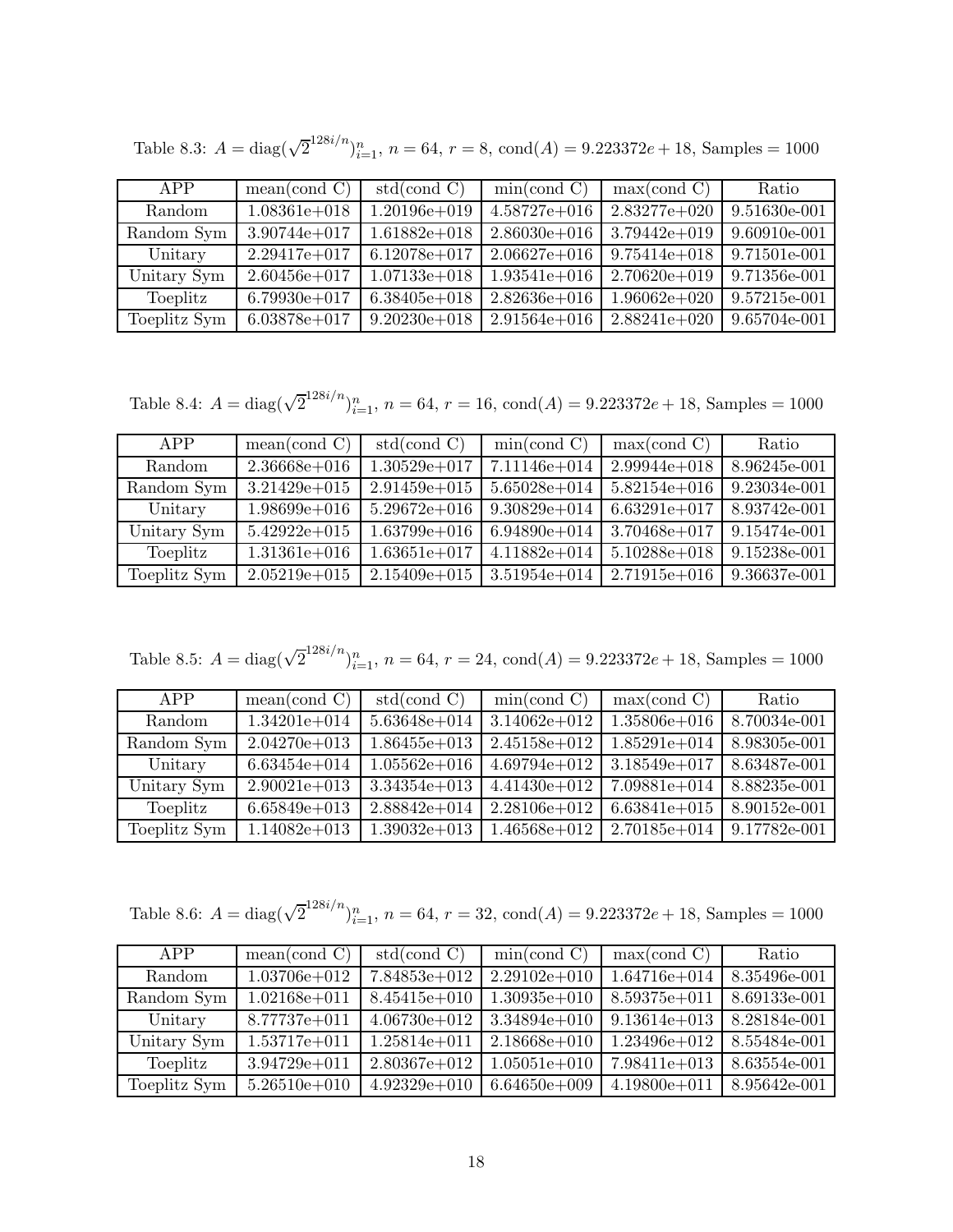| APP          | mean (cond C)    | std(cond C)      | min(cond C)      | max( cond C)     | Ratio        |
|--------------|------------------|------------------|------------------|------------------|--------------|
| Random       | $3.64023e+009$   | $2.07266e + 010$ | $1.04842e+008$   | $5.14567e + 011$ | 7.88829e-001 |
| Random Sym   | $5.21963e+008$   | $4.20833e+008$   | $8.05181e+007$   | $3.87211e+009$   | 8.25645e-001 |
| Unitary      | $5.40394e+009$   | $3.65762e + 010$ | $1.71588e + 008$ | $9.17457e + 011$ | 7.74924e-001 |
| Unitary Sym  | $8.23576e + 008$ | $6.90037e+008$   | $9.71479e+007$   | $5.67202e+009$   | 8.07622e-001 |
| Toeplitz     | $1.33295e+009$   | $5.23862e+009$   | 5.37118e+007     | $1.20304e + 011$ | 8.21210e-001 |
| Toeplitz Sym | $2.73046e + 008$ | $3.57683e+008$   | $3.58696e + 007$ | $4.89314e+009$   | 8.58927e-001 |

Table 8.7:  $A = \text{diag}(\sqrt{2}^{128i/n})_{i=1}^n$ ,  $n = 64$ ,  $r = 40$ ,  $\text{cond}(A) = 9.223372e + 18$ , Samples = 1000

Table 8.8:  $A = \text{diag}(\sqrt{2}^{128i/n})_{i=1}^n$ ,  $n = 64$ ,  $r = 48$ ,  $\text{cond}(A) = 9.223372e + 18$ , Samples = 1000

| APP          | mean(cond C)   | std(cond C)      | min(cond C)      | max( cond C)   | Ratio        |
|--------------|----------------|------------------|------------------|----------------|--------------|
| Random       | $1.95017e+007$ | 8.99977e+007     | $3.50659e+005$   | $1.30401e+009$ | 7.06263e-001 |
| Random Sym   | $2.51244e+006$ | $1.99124e+006$   | $3.10802e+005$   | $1.80586e+007$ | 7.52744e-001 |
| Unitary      | $1.74074e+007$ | $5.74201e+007$   | $5.64628e + 005$ | $1.14934e+009$ | 6.94290e-001 |
| Unitary Sym  | $4.07143e+006$ | $3.60756e + 006$ | $3.81003e+005$   | $3.63847e+007$ | 7.30504e-001 |
| Toeplitz     | $5.38182e+006$ | $1.68598e+007$   | $2.01315e+005$   | $2.82572e+008$ | 7.52190e-001 |
| Toeplitz Sym | $1.32076e+006$ | $1.67708e + 006$ | $1.31192e+005$   | $2.79892e+007$ | 7.96992e-001 |

Table 8.9:  $A = \text{diag}(\sqrt{2}^{128i/n})_{i=1}^n$ ,  $n = 128$ ,  $r = 16$ ,  $\text{cond}(A) = 1.304382e + 19$ , Samples = 1000

| APP          | mean (cond C)    | std(cond C)      | min(cond C)      | max( cond C)     | Ratio        |
|--------------|------------------|------------------|------------------|------------------|--------------|
| Random       | $9.00893e+017$   | $3.68726e + 018$ | $9.44887e + 016$ | $7.83928e+019$   | 9.49794e-001 |
| Random Sym   | 7.54539e+017     | $3.69515e + 018$ | $6.76430e + 016$ | $8.14035e + 019$ | 9.55289e-001 |
| Unitary      | $3.82162e + 017$ | $1.57830e + 018$ | $2.93430e + 016$ | $2.45520e + 019$ | 9.72428e-001 |
| Unitary Sym  | $2.83650e + 017$ | $6.81346e + 017$ | $3.53846e + 016$ | $1.10999e+019$   | 9.71706e-001 |
| Toeplitz     | $1.52550e + 018$ | $2.65657e+019$   | $6.31877e+016$   | $8.36544e+020$   | 9.54695e-001 |
| Toeplitz Sym | $5.22631e+017$   | $2.89616e + 018$ | $4.47650e + 016$ | $8.68359e + 019$ | 9.60338e-001 |

Table 8.10:  $A = \text{diag}(\sqrt{2}^{128i/n})_{i=1}^n$ ,  $n = 128$ ,  $r = 32$ ,  $\text{cond}(A) = 1.304382e + 19$ , Samples = 1000

| APP          | mean (cond C)    | std(cond C)      | min(cond C)      | max( cond C)     | Ratio        |
|--------------|------------------|------------------|------------------|------------------|--------------|
| Random       | $4.43929e+016$   | $2.19833e+017$   | $1.85261e+015$   | $4.32220e+018$   | 8.85779e-001 |
| Random Sym   | $4.41166e + 015$ | $2.08244e+015$   | $1.22571e+015$   | $1.69976e + 016$ | 9.18730e-001 |
| Unitary      | $5.56929e + 016$ | $3.02392e+017$   | $2.78328e + 015$ | $7.77269e + 018$ | 8.81699e-001 |
| Unitary Sym  | $7.33220e + 015$ | $7.35583e+015$   | $1.78143e+015$   | $1.06167e + 017$ | 9.08649e-001 |
| Toeplitz     | $2.34964e + 016$ | $8.49708e + 016$ | $1.04679e + 015$ | $1.59832e+018$   | 9.00039e-001 |
| Toeplitz Sym | $2.83160e + 015$ | $1.88393e+015$   | $5.80915e+014$   | $2.05292e+016$   | 9.31854e-001 |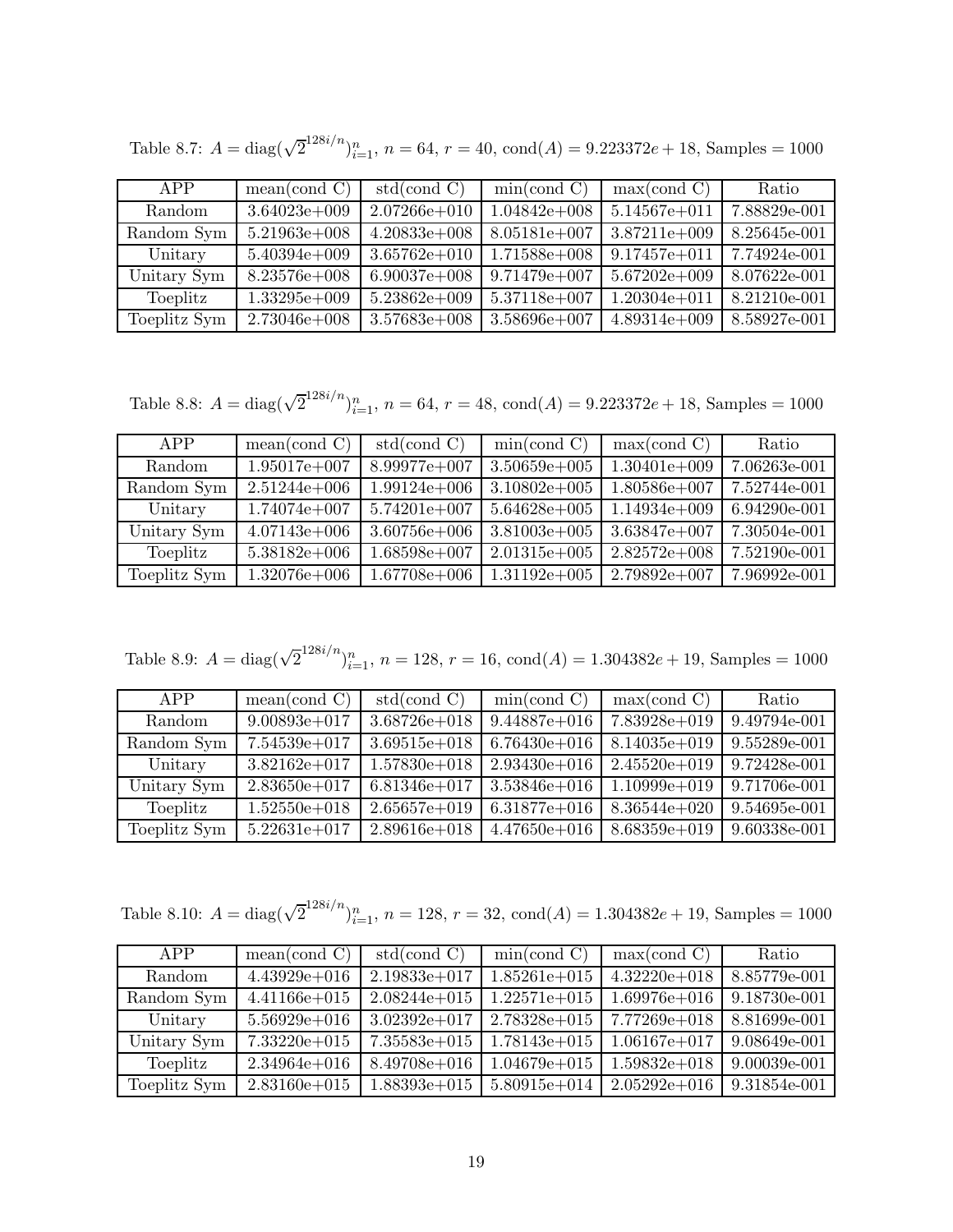| APP          | mean (cond C)    | std(cond C)      | min(cond C)      | max( cond C)     | Ratio        |
|--------------|------------------|------------------|------------------|------------------|--------------|
| Random       | $3.26233e + 014$ | $1.85918e + 015$ | $1.15524e+013$   | $4.14182e+016$   | 8.52546e-001 |
| Random Sym   | $2.84455e+013$   | $1.41842e+013$   | $7.50276e + 012$ | $1.14344e + 014$ | 8.91000e-001 |
| Unitary      | $8.98233e + 014$ | $1.14687e+016$   | $1.82448e+013$   | $3.36247e+017$   | 8.45462e-001 |
| Unitary Sym  | $4.20903e+013$   | $2.11494e+013$   | $9.02804e+012$   | $1.64270e + 014$ | 8.79872e-001 |
| Toeplitz     | $1.49435e + 014$ | $5.70442e + 014$ | $4.08301e+012$   | $8.70108e + 015$ | 8.73919e-001 |
| Toeplitz Sym | $1.57012e+013$   | $1.34157e+013$   | $2.57722e+012$   | $1.83051e+014$   | 9.11638e-001 |

Table 8.11:  $A = \text{diag}(\sqrt{2}^{128i/n})_{i=1}^n$ ,  $n = 128$ ,  $r = 48$ ,  $\text{cond}(A) = 1.304382e + 19$ , Samples = 1000

Table 8.12:  $A = \text{diag}(\sqrt{2}^{128i/n})_{i=1}^n$ ,  $n = 128$ ,  $r = 64$ ,  $\text{cond}(A) = 1.304382e + 19$ , Samples = 1000

| APP          | mean (cond C)    | std(cond C)      | min(cond C)      | max( cond C)     | Ratio        |
|--------------|------------------|------------------|------------------|------------------|--------------|
| Random       | $1.55610e + 012$ | $4.05980e + 012$ | $7.26960e + 010$ | $5.89482e+013$   | 8.11041e-001 |
| Random Sym   | $1.51627e + 011$ | $7.43880e+010$   | $3.78576e + 010$ | $6.24300e + 011$ | 8.58232e-001 |
| Unitary      | $3.31336e + 012$ | $3.82383e+013$   | $8.62790e + 010$ | $1.09007e + 015$ | 8.05163e-001 |
| Unitary Sym  | $2.33668e + 011$ | $1.33690e + 011$ | $7.05725e+010$   | $1.65499e+012$   | 8.44506e-001 |
| Toeplitz     | $7.32596e + 011$ | $4.46140e + 012$ | $2.58278e + 010$ | $1.22060e + 014$ | 8.42763e-001 |
| Toeplitz Sym | 7.79676e+010     | $6.07700e + 010$ | $1.35590e + 010$ | $6.35448e + 011$ | 8.84444e-001 |

Table 8.13:  $A = \text{diag}(\sqrt{2}^{128i/n})_{i=1}^n$ ,  $n = 128$ ,  $r = 80$ ,  $\text{cond}(A) = 1.304382e + 19$ , Samples = 1000

| APP          | mean (cond C)    | std(cond C)      | min(cond C)      | max( cond C)     | Ratio        |
|--------------|------------------|------------------|------------------|------------------|--------------|
| Random       | $3.23207e + 010$ | $7.67489e+011$   | $3.19383e+008$   | $2.42563e+013$   | 7.57295e-001 |
| Random Sym   | $7.65959e+008$   | $4.29077e+008$   | $1.93689e+008$   | $3.98671e+009$   | 8.11606e-001 |
| Unitary      | $1.67399e+010$   | $1.02946e + 011$ | $4.59358e+008$   | $1.74678e + 012$ | 7.46439e-001 |
| Unitary Sym  | $1.21236e + 009$ | $6.30760e + 008$ | $2.67350e + 008$ | $5.13002e+009$   | 7.93357e-001 |
| Toeplitz     | $4.44073e+009$   | $4.06987e+010$   | $1.18967e+008$   | $1.23209e + 012$ | 7.92921e-001 |
| Toeplitz Sym | $3.73584e+008$   | $3.32574e+008$   | 7.11037e+007     | $5.43107e+009$   | 8.45268e-001 |

Table 8.14:  $A = \text{diag}(\sqrt{2}^{128i/n})_{i=1}^n$ ,  $n = 128$ ,  $r = 96$ ,  $\text{cond}(A) = 1.304382e + 19$ , Samples = 1000

| APP          | mean(cond C)     | std(cond C)      | min(cond C)      | max( cond C)     | Ratio        |
|--------------|------------------|------------------|------------------|------------------|--------------|
| Random       | $2.95471e+007$   | $8.97563e+007$   | $1.47168e+006$   | $1.55489e+009$   | 6.73631e-001 |
| Random Sym   | $3.73307e+006$   | $1.99705e+006$   | $1.12101e+006$   | $2.70990e + 007$ | 7.32157e-001 |
| Unitary      | $4.83564e+007$   | $1.89337e+008$   | $2.20168e + 006$ | $4.43300e+009$   | 6.58656e-001 |
| Unitary Sym  | $5.72358e + 006$ | $2.79523e+006$   | $1.76388e + 006$ | $2.44323e+007$   | 7.11635e-001 |
| Toeplitz     | $1.21819e+007$   | $5.33440e + 007$ | $5.71416e + 005$ | $9.04293e+008$   | 7.20065e-001 |
| Toeplitz Sym | $1.72635e+006$   | $1.61914e+006$   | $3.39188e + 005$ | $3.06641e+007$   | 7.78179e-001 |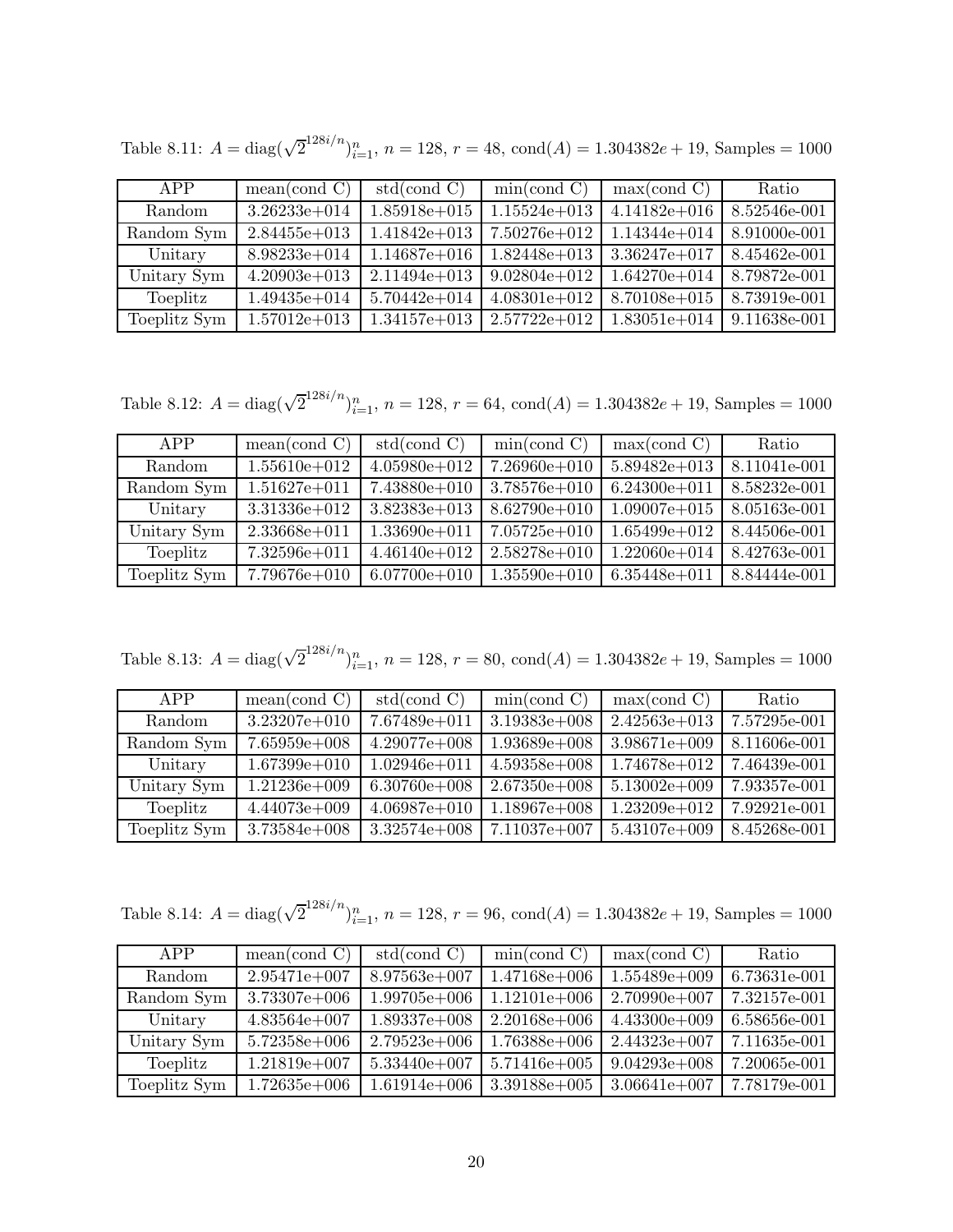## **References**

- [1] A. Greenbaum, *Iterative Methods for Solving Linear Systems*, SIAM, Philadelphia, 1997.
- [2] M. Benzi, Preconditioning Techniques for Large Linear Systems: a Survey, *J. of Computational Physics*, **182**, 418–477, 2002.
- [3] K. Chen, *Matrix Preconditioning Techniques and Applications*, Cambridge University Press, Cambridge, England, 2005.
- [4] V. Y. Pan, D. Ivolgin, B. Murphy, R. E. Rosholt, Y. Tang, X. Yan, Additive Preconditioning in Matrix Computations, Technical Report TR 2005009, *CUNY Ph.D. Program in Computer Science, Graduate Center, City University of New York*, July 2005.
- [5] V. Y. Pan, D. Ivolgin, B. Murphy, R. E. Rosholt, I. Taj-Eddin, Y. Tang, X. Yan, Additive Preconditioning and Aggregation in Matrix Computations, Technical Report TR 2006006, *CUNY Ph.D. Program in Computer Science, Graduate Center, City University of New York*, May 2006.
- [6] V. Y. Pan, D. Ivolgin, B. Murphy, R. E. Rosholt, Y. Tang, X. Yan, Additive Preconditioning and Aggregation in Matrix Computations, Technical Report TR 2007002, *CUNY Ph.D. Program in Computer Science, Graduate Center, City University of New York*, March 2007.
- [7] V. Y. Pan, X. Yan, Additive Preconditioning, Eigenspaces, and Inverse Iteration, Technical Report TR 2007004, *CUNY Ph.D. Program in Computer Science, Graduate Center, City University of New York*, 2007.
- [8] V. Y. Pan, Null Aggregation and Extensions, Technical Report TR 2007009, *CUNY Ph.D. Program in Computer Science, Graduate Center, City University of New York*, 2007.
- [9] V. Y. Pan, B. Murphy, G. Qian, R. E. Rosholt, Numerical Computation of Determinants with Additive Preconditioning, Technical Report TR 2007011, *CUNY Ph.D. Program in Computer Science, Graduate Center, City University of New York*, 2007.
- [10] V. Y. Pan, B. Murphy, R. E. Rosholt, The Schur Aggregation and Extended Iterative Refinement, Technical Report TR 2007, *CUNY Ph.D. Program in Computer Science, Graduate Center, City University of New York*, 2007.
- [11] V. Y. Pan, X. Yan, Additive Preconditioning, Eigenspaces, and the Inverse Iteration, Technical Report TR 2007004, *CUNY Ph.D. Program in Computer Science, Graduate Center, City University of New York*, 2007.
- [12] V. Y. Pan, B. Murphy, R. E. Rosholt, M. Tabanjeh, The Schur Aggregation for Solving Linear Systems of Equations, *Proceedings of the Third International Workshop on Symbolic–Numeric Computation (SNC 2007)*, 142–151, July 2007, London, Ontario, Canada (Marc Moreno Masa and Stephen Watt eds.), ACM Press, New York, 2007.
- [13] V. Y. Pan, X. Yan, Null Space and Eigenspace Computations with Additive Preprocessing, *Proceedings of the Third International Workshop on Symbolic–Numeric Computation (SNC 2007)*, 152–160, July 2007, London, Ontario, Canada, (Marc Moreno Masa and Stephen Watt eds.), ACM Press, New York, 2007.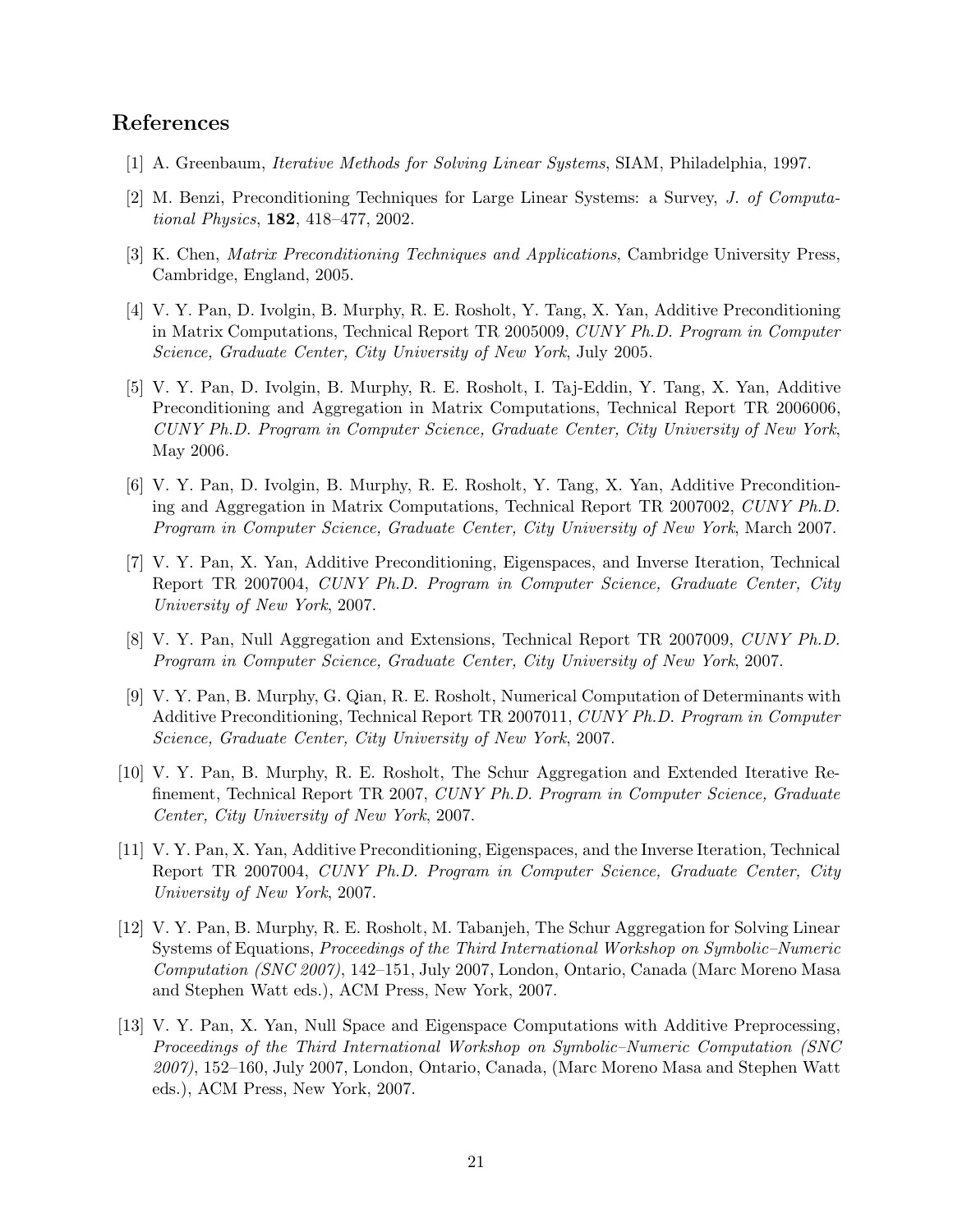- [14] V. Y. Pan, D. Ivolgin, B. Murphy, R. E. Rosholt, Y. Tang, X. Yan, Additive Preconditioning and Aggregation in Matrix Computations, *Computers and Math. with Applications*, in print.
- [15] V. Y. Pan, D. Ivolgin, B. Murphy, R. E. Rosholt, Y. Tang, X. Yan, Additive Preconditioning for Matrix Computations, *Proc. of the Third International Computer Science Symposium in Russia (CSR 2008)*, *Lecture Notes in Computer Science (LNCS)*, **5010**, 372–383, 2008.
- [16] X. Wang, Affect of Small Rank Modification on the Condition Number of a Matrix, *Computer and Math. (with Applications)*, **54**, 819–825, 2007.
- [17] G. H. Golub, C. F. Van Loan, *Matrix Computations*, 3rd edition, The Johns Hopkins University Press, Baltimore, Maryland, 1996.
- [18] G. W. Stewart, *Matrix Algorithms, Vol I: Basic Decompositions*, SIAM, Philadelphia, 1998.
- [19] G. W. Stewart, *Matrix Algorithms, Vol II: Eigensystems*, SIAM, Philadelphia, 1998.
- [20] N. J. Higham, *Accuracy and Stability in Numerical Analysis*, SIAM, Philadelphia, 2002 (second edition).
- [21] J. W. Demmel, *Applied Numerical Linear Algebra*, SIAM, Philadelphia, 1997.
- [22] R. Barrett, M. W. Berry, T. F. Chan, J. Demmel, J. Donato, J. Dongarra, V. Eijkhout, R. Pozo, C. Romine, H. van Der Vorst, *Templates for the Solution of Linear Systems: Building Blocks for Iterative Methods*, SIAM, Philadelphia, 1993.
- [23] Z. Bai, J. Demmel, J. Dongarra, A. Ruhe, H. van der Vorst, editors, *Templates for the Solution of Algebraic Eigenvalue Problems: A Practical Guide*, SIAM, Philadelphia, 2000.
- [24] R. A. Demillo, R. J. Lipton, A Probabilistic Remark on Algebraic Program Testing, *Information Processing Letters*, **7**, **4**, 193–195, 1978.
- [25] R. E. Zippel, Probabilistic Algorithms for Sparse Polynomials, *Proceedings of EUROSAM'79, Lecture Notes in Computer Science*, **72**, 216–226, Springer, Berlin, 1979.
- [26] J. T. Schwartz, Fast Probabilistic Algorithms for Verification of Polynomial Identities, *Journal of ACM*, **27**, **4**, 701–717, 1980.
- [27] A. Edelman, Eigenvalues and Condition Numbers of Random Matrices, *SIAM J. on Matrix Analysis and Applications*, **9**, **4**, 543–560, 1988.
- [28] D. Spielman, S.-H. Teng, Smoothed Analysis of Algorithms: Why the Simplex Algorithm Usually Takes Polynomial Time, *Proc. 33rd Annual ACM Symposium on the Theory of Computing (STOC 2001)*, 296–305, 2001.

Full version available at http://math.mit.edu/ spielman/SmoothedAnalysis.

- [29] D. Spielman, S.-H. Teng, Smoothed Analysis of Algorithms, *Proc. of the International Congress of Mathematicians* (Beijing 2002), Vol. I, 597–606, Higher ED. Press, Beijing, 2002.
- [30] Terence Tao, Van Wu, The Condition Number of a Randomly Perturbed Matrix, *Proc. Annual Symposium on Theory of Computing (STOC 2007)*, ACM Press, New York, 2007.
- [31] V. Y. Pan, *Structured Matrices and Polynomials: Unified Superfast Algorithms*, Birkhäuser/ Springer, Boston/New York, 2001.